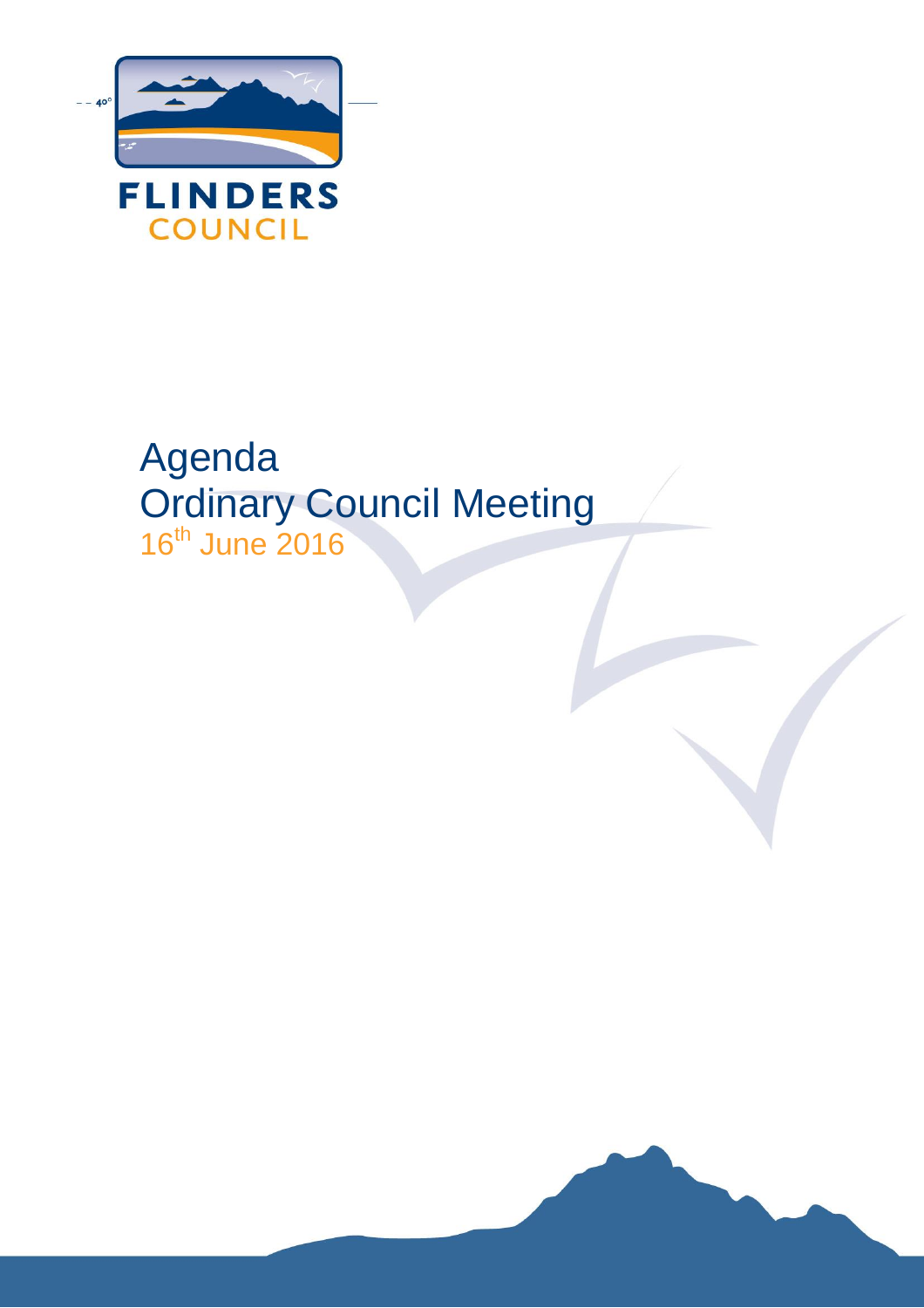### **CERTIFICATION**

"I certify that with respect to all advice, information or recommendation provided to Council with this agenda:

- 1. The advice, information or recommendation is given by a person who has the qualifications or experience necessary to give such advice, information or recommendation, and;
- 2. Where any advice is given directly to Council by a person who does not have the required qualifications or experience that person has obtained and taken into account in that person's general advice the advice from an appropriately qualified or experienced person.
- Note: S65(1) of the *Local Government Act 1993* requires the General Manager to ensure that any advice, information or recommendation given to the Council (or a Council Committee) is given by a person who has the qualifications or experience necessary to give such advice, information or recommendation. S65(2) forbids Council from deciding any matter which requires the advice of a qualified person without considering that advice."

Dated this 10<sup>th</sup> day of June 2016.

Sophie Pitchford ACTING GENERAL MANAGER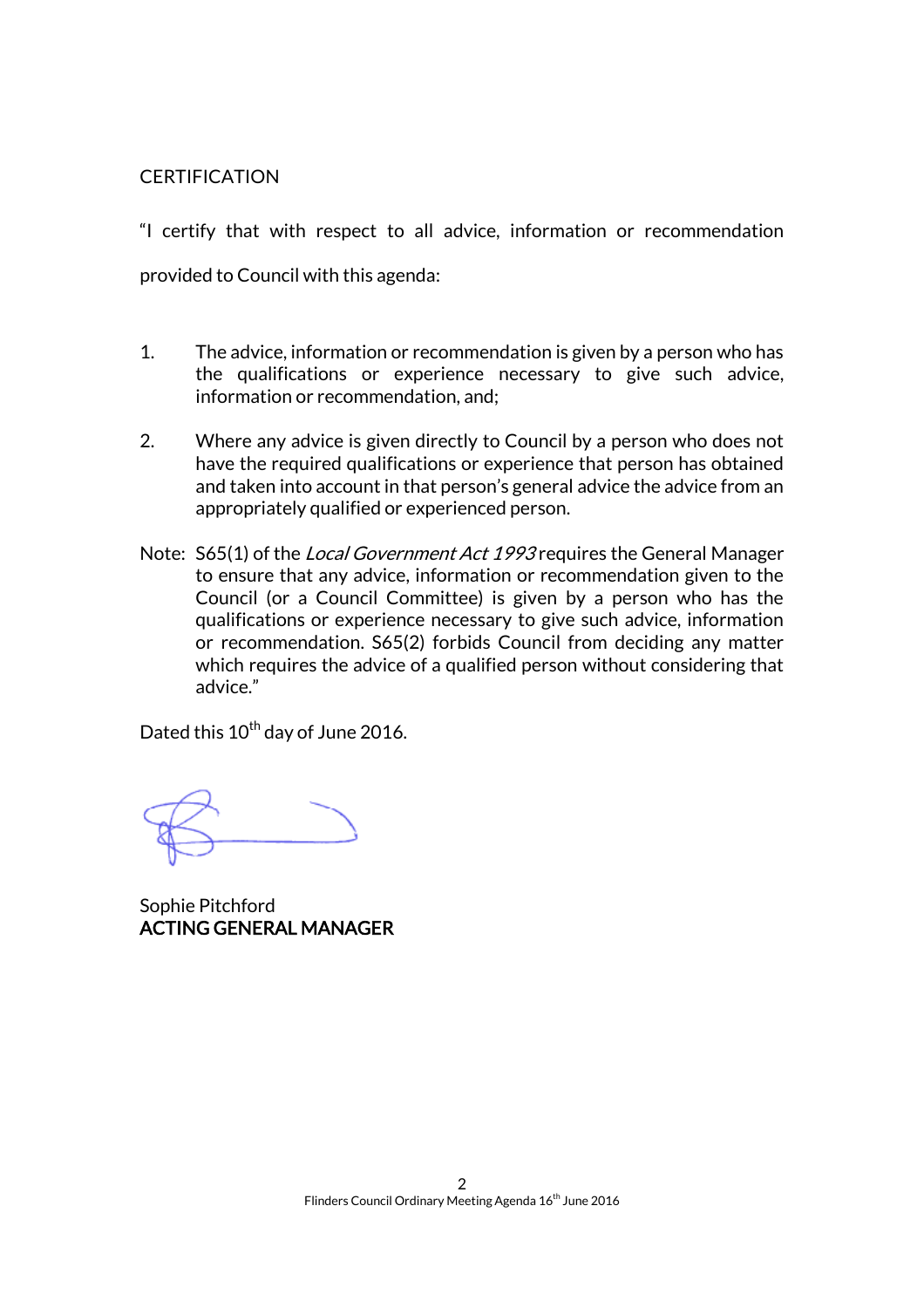# FLINDERS COUNCIL ORDINARY MEETING

### AGENDA

| <b>DATE:</b>       | Thursday 16 <sup>th</sup> June 2016               |
|--------------------|---------------------------------------------------|
| <b>VENUE:</b>      | Furneaux Arts and Entertainment Centre, Whitemark |
| <b>COMMENCING:</b> | 1.00 pm                                           |

### PRESENT

| Mayor Carol Cox          |
|--------------------------|
| Deputy Mayor Marc Cobham |
| Cr Chris Rhodes          |
| Cr Peter Rhodes          |
| Cr Ken Stockton          |
| Cr David Williams        |
| Cr Gerald Willis         |
|                          |

### APOLOGIES

Nil

### STAFF IN ATTENDANCE

Sophie Pitchford - Acting General Manager Jacci Viney - Development Services Coordinator<br>Vicki Warden - Executive Officer - Executive Officer

### CONFIRMATION OF MINUTES

That the Minutes from the Ordinary Council Meeting and the Closed Council Meeting held on the 19<sup>th</sup> May 2016 be confirmed.

### PUBLIC QUESTION TIME

In accordance with Section 31  $(1)$  of the Local Government (Meeting Procedures) Regulations 2015 and the Flinders Council Policy the following procedures be adhered to at public question time:-

It is the policy of the Flinders Council to allow a 'Question Time' at Ordinary Council Meetings, during which members of the public may ask questions of the Council relating to Flinders Council matters.

The basis on which questions may be asked is:

1. All questions will be addressed through the Chair (being the Mayor in normal circumstances) who will answer them as she/he sees fit. Under no circumstances will members of the gallery be permitted to address or question either elected members or officers of the Council. The Chair may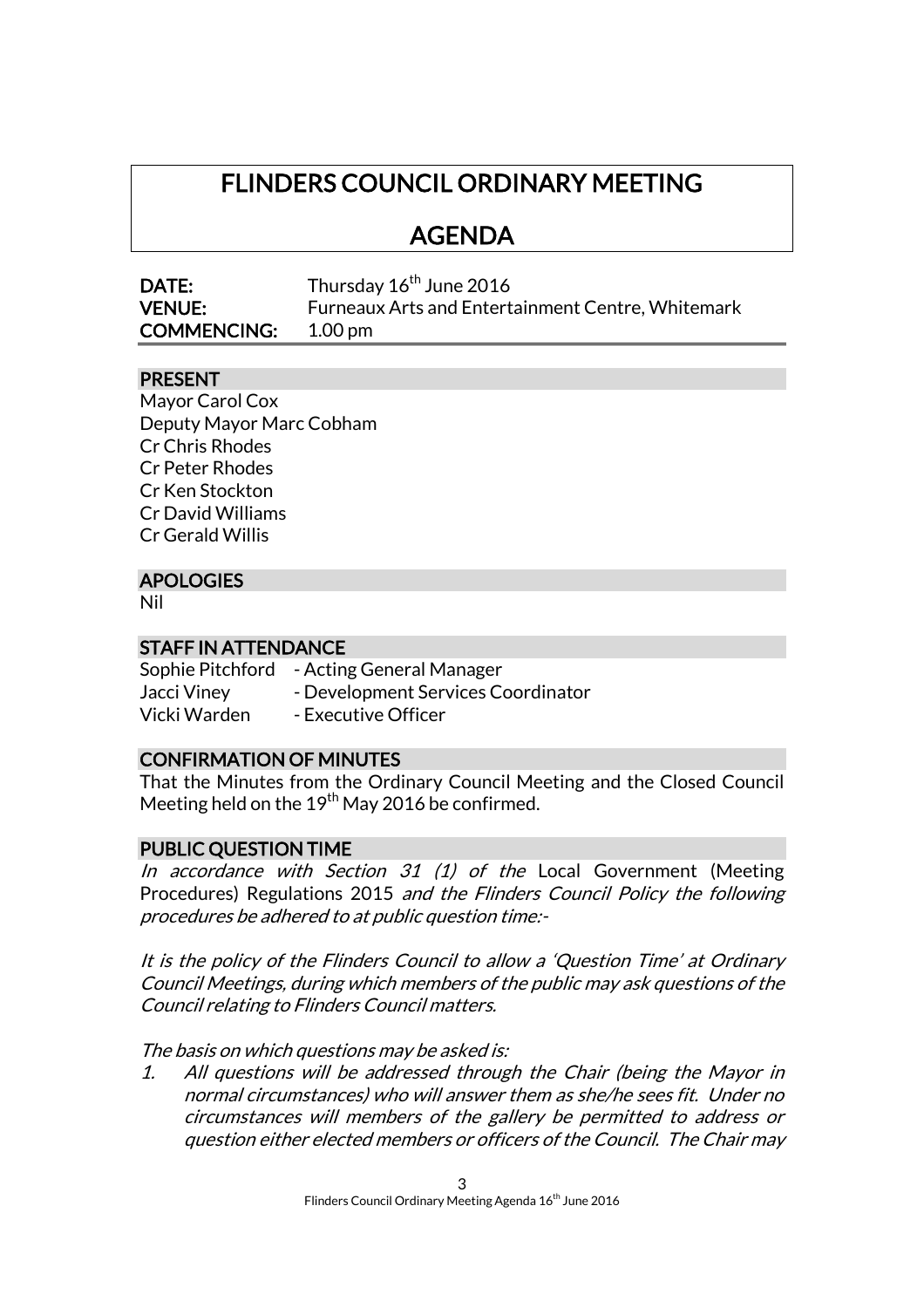delegate answers to the appropriate Councillor or staff member if appropriate.

- 2. Persons addressing the Chair must pay the respect due to that office. Failure to do so may mean their address is terminated without notice.
- 3. Where the answer cannot be provided immediately, it will be provided in writing within 14 days and tabled at the following Ordinary Council Meeting.
- 4. All questioners are encouraged to register their intent to question with the General Manager before the meeting. Preference will be given to those who have so registered.
- 5. Question time shall not extend longer than 30 minutes and may be divided into two 15 minute sessions.
- 6. The actual timing of the session(s) is to be immediately after the opening of the meeting and advertised with the notice of meeting.

### RESPONSE TO PUBLIC QUESTIONS 19<sup>th</sup> May 2016 Council Meeting

### Question 1: Cr P Rhodes – on behalf of Margaret Wheatley

Can Council include the issue of our telecommunications difficulties on a "wish list" for the forthcoming federal election?

### Mayor's Response:

Council has not waited for the election to come around to lobby for improved communications on the Islands. Lobbying has been ongoing for some time, raising the awareness of politicians of the poor state of communications to and within the Islands.

Andrew Nikolic has made an election promise of minor funding under the blackspot program, if the Liberals are elected. We need to elicit the same promise or better from the Labour Party.

Council has also made a major funding application to the Stronger Regions Fund, with both Telstra and State Government support, which would provide for a major upgrade to communications.

Council's efforts are made stronger by the public also pressuring candidates for improvements.

### LATE AGENDA ITEMS

Nil

### DECLARATION OF PECUNIARY INTEREST

In accordance with Part 2 Regulation 8 (7) of the Local Government (Meeting Procedures) Regulations 2015, the Chairman of a meeting is to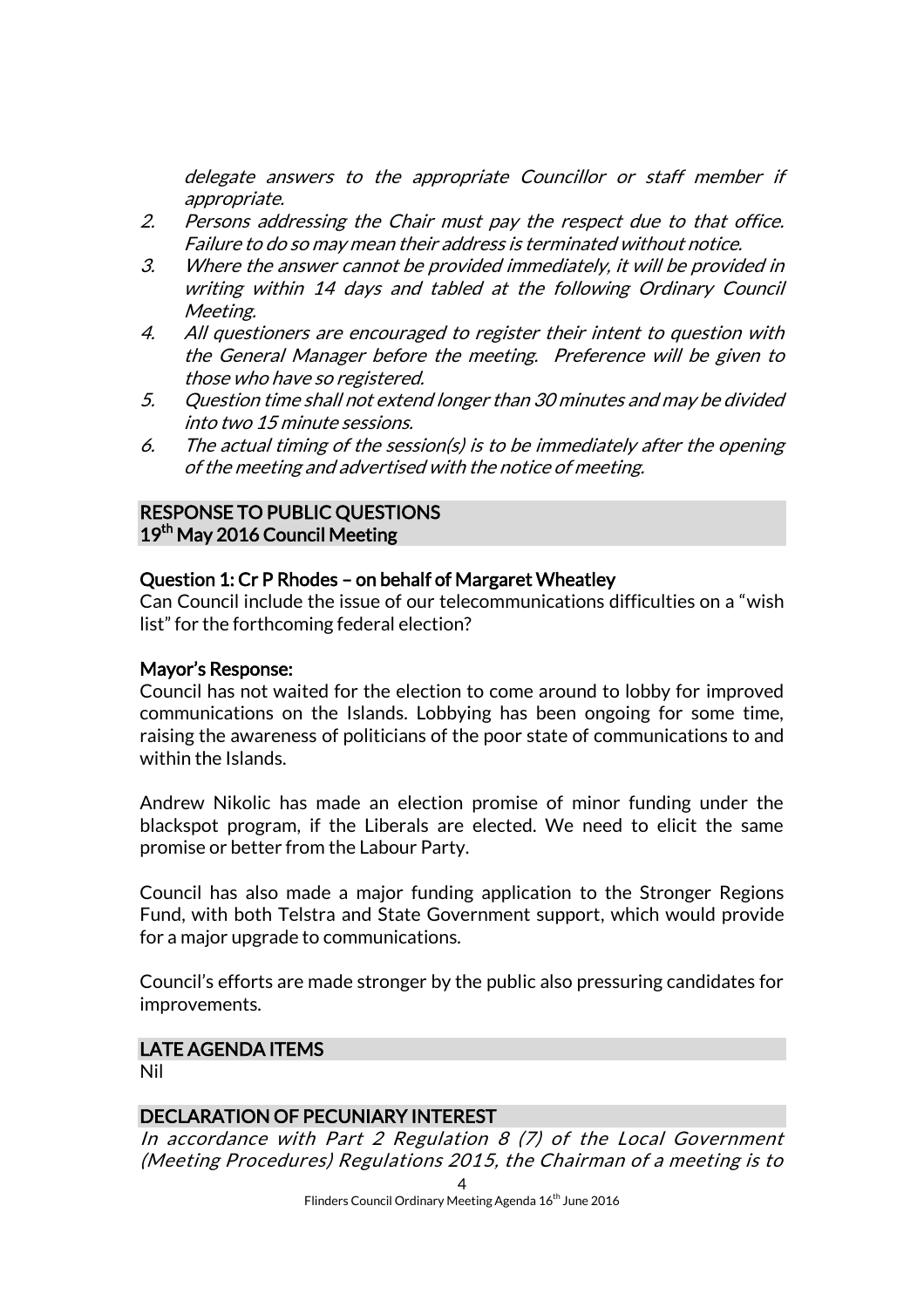request Councillors to indicate whether they have, or are likely to have, a pecuniary interest in any item on the agenda.

Accordingly, Councillors are requested to advise of a pecuniary interest they may have in respect to any matter appearing on the agenda, or any supplementary item to the agenda, which the Council has resolved to deal with, in accordance with Part 2 Regulation 8 (6) of the Local Government (Meeting Procedures) Regulations 2015.

# LEAVE OF ABSENCE

Nil

### **PETITIONS**

Nil

### **POLICIES**

No Council policies were under review during the reporting period.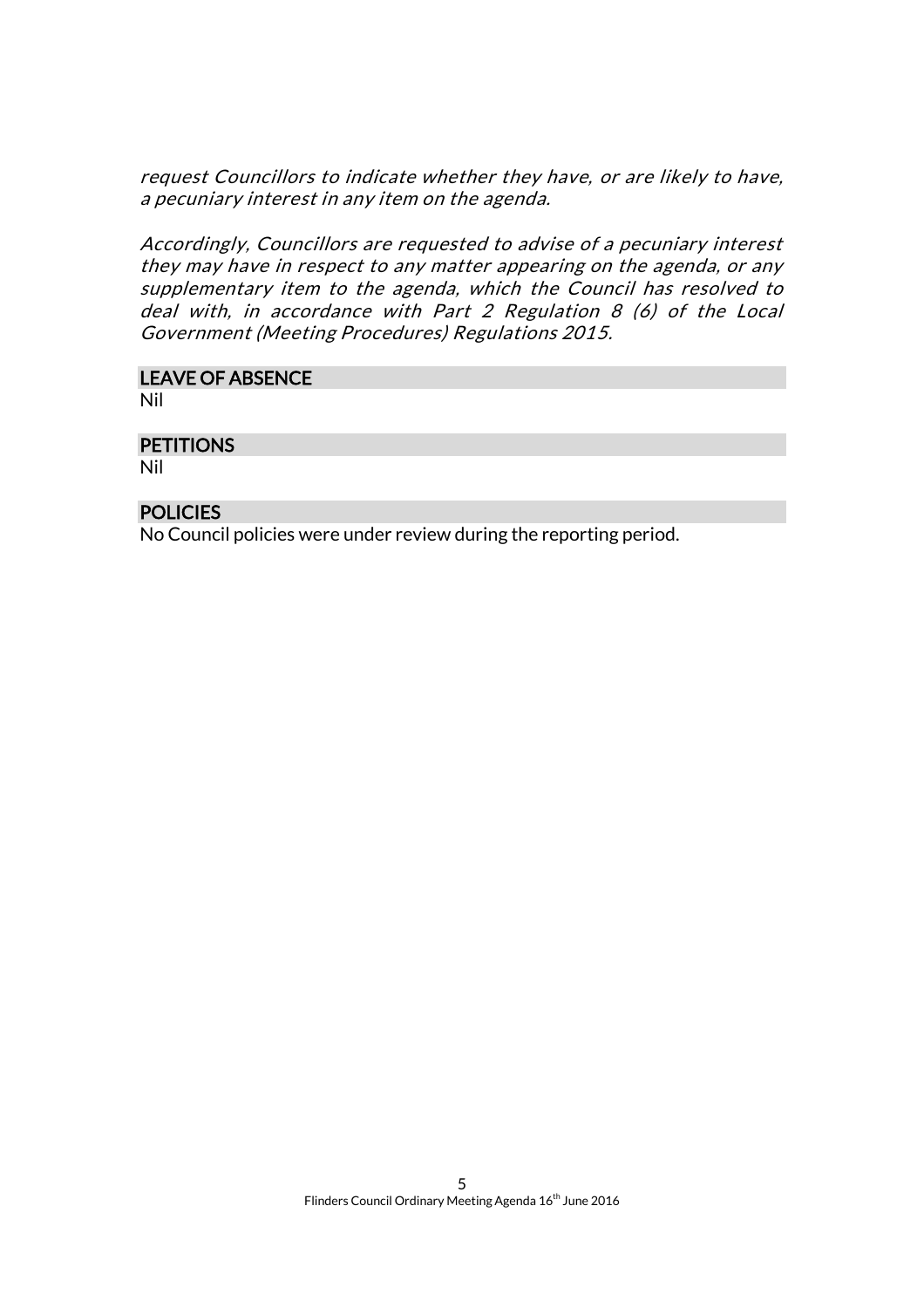### WORKSHOPS & INFORMATION FORUMS File No: COU/0205

### Council Workshop held on 19<sup>th</sup> May 2016

Council held a Workshop on the Draft 2016-2017 Annual Plan.

### Councillors Present:

Mayor Carol Cox, Deputy Mayor Marc Cobham, Cr Chris Rhodes, Cr Peter Rhodes, Cr Gerald Willis, and Cr David Williams.

Apologies:

Cr Ken Stockton

### Staff and Consultants Present:

Rolph Vos (Acting General Manager) and Vicki Warden (Executive Officer).

As workshops and information sessions are for information and discussion purposes only, no decisions are made or foreshadowed at these proceedings.

### VOTING REQUIREMENTS:

Simple Majority

### RECOMMENDATION:

That the Council Workshop held on 19<sup>th</sup> May 2016 be noted.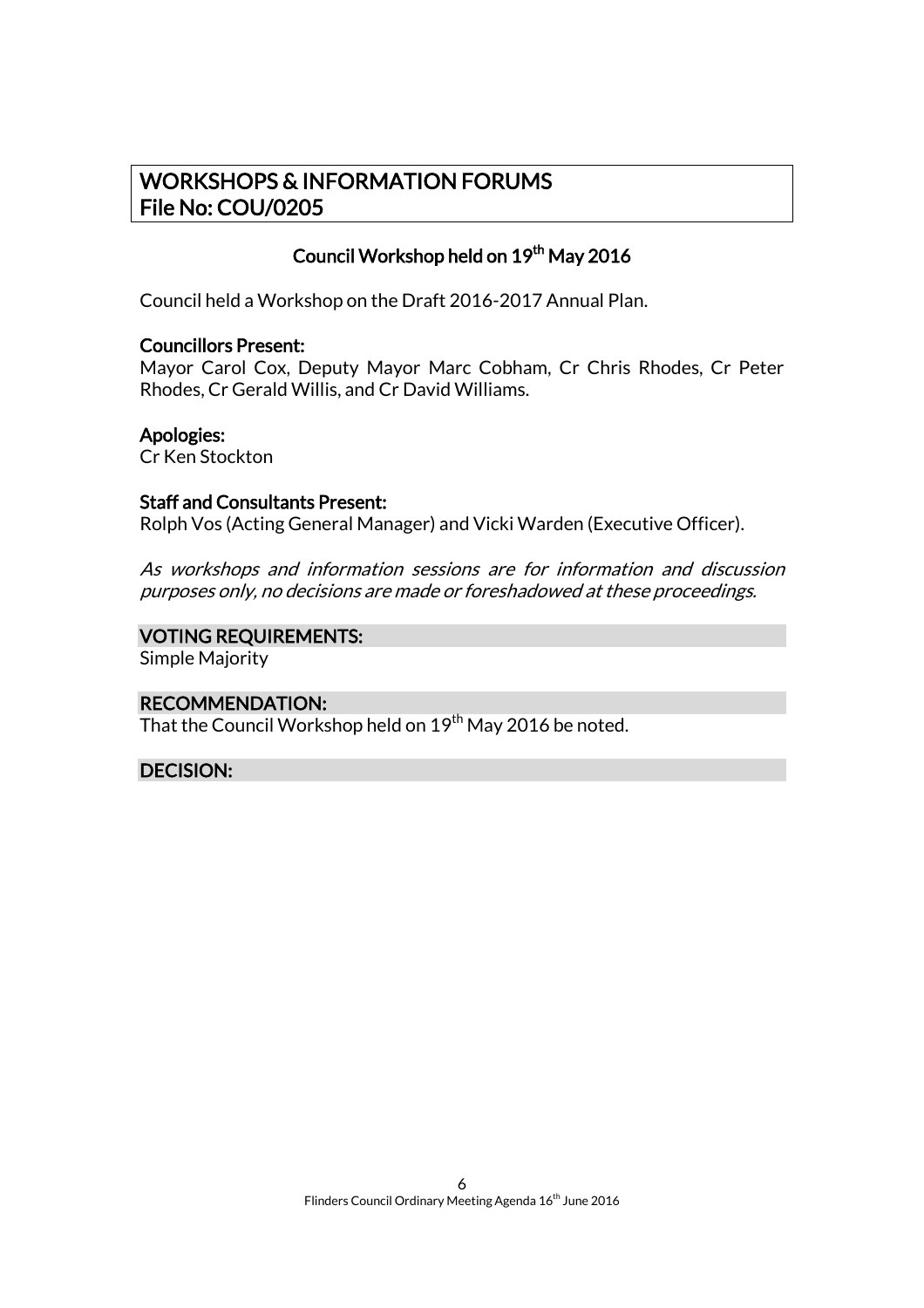### Council Workshop held on 26<sup>th</sup> May 2016

Council held a Workshop on the following items:

- $\bullet$  Item 1: 2016-2017 Annual Plan
- Item 2: Toilet/BBQ facilities at NE River/East Coast/Badger Corner
- Item 3: 2016-2017 Annual Budget
- Item 4: Councillors' Resolution Report
- Item 5: November Council Workshop

### Councillors Present:

Mayor Carol Cox, Deputy Mayor Marc Cobham, Cr Chris Rhodes (10.45am – 2.45pm) (Item 2, 3 and 4 only), and Cr Gerald Willis.

### Apologies:

Cr Ken Stockton Cr Peter Rhodes Cr David Williams

### Staff and Consultants Present:

Sophie Pitchford (Acting General Manager) and Vicki Warden (Executive Officer) (Items 1 and 2 only).

As workshops and information sessions are for information and discussion purposes only, no decisions are made or foreshadowed at these proceedings.

### VOTING REQUIREMENTS:

Simple Majority

### RECOMMENDATION:

That the Council Workshop held on  $26<sup>th</sup>$  May 2016 be noted.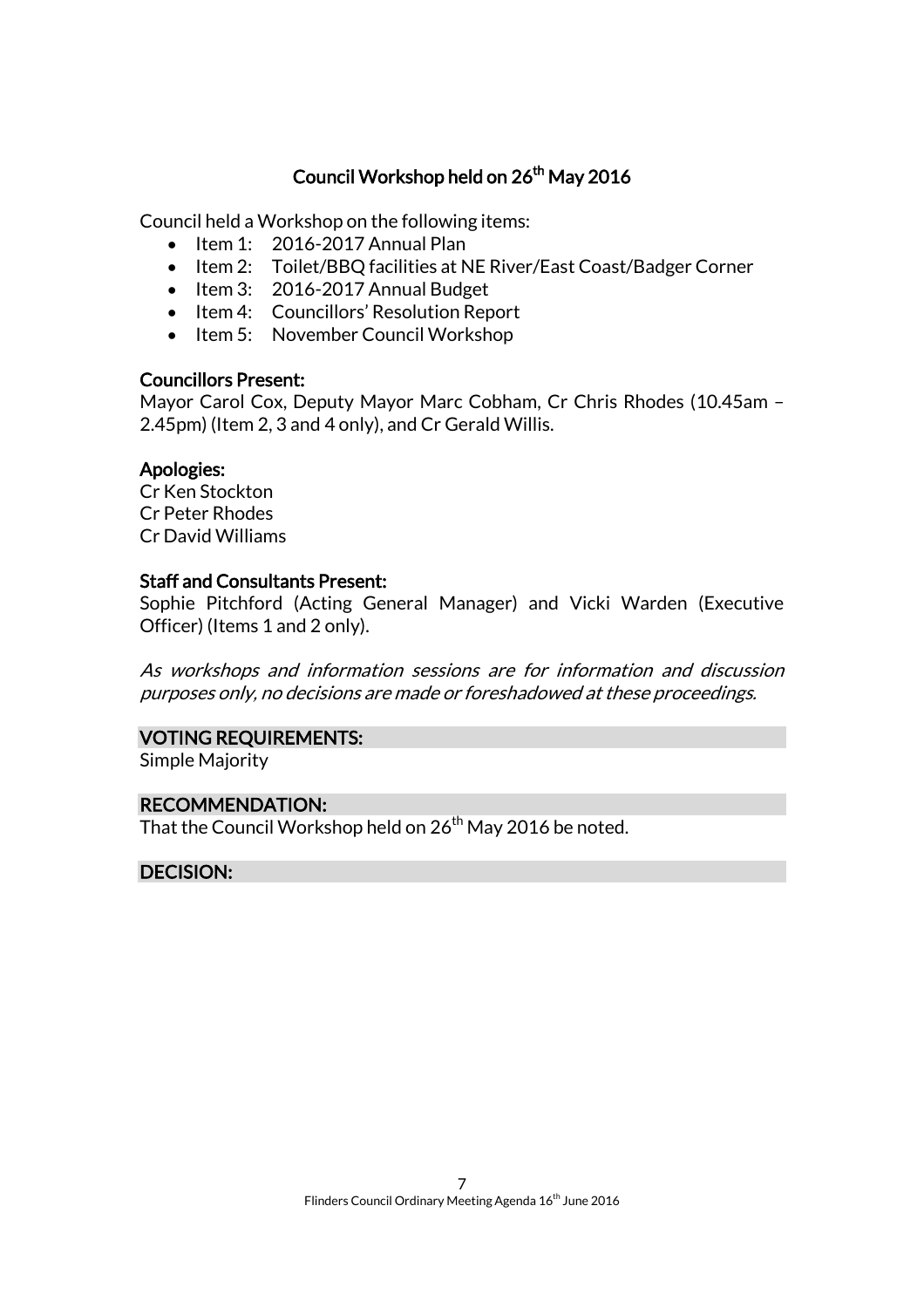### Council Workshop held on 2<sup>nd</sup> June 2016

Council held a Workshop on the following items:

- Item 1: Marketing Strategy
- Item 2: Australia Day Petition and Furneaux Islands Festival
- $\bullet$  Item 3: Annual Plan KPIs
- Item 4: 2016-2017 Annual Budget/Fees and Charges
- $\bullet$  Item 5: Airport Security
- Item 6: Visitor Information Report
- Item 7: November/December Council Workshop dates

### Councillors Present:

Mayor Carol Cox, Deputy Mayor Marc Cobham, Cr Ken Stockton, Cr Peter Rhodes, Cr David Williams and Cr Gerald Willis.

### Apologies:

Cr Chris Rhodes

### Staff and Consultants Present:

Sophie Pitchford (Acting General Manager), Michael Buck (Flinders Island Tourism and Business Incorporated (FITBI)) (Item 1 only), Jo Youl (FITBI) (Item 1 only) and Vicki Warden (Executive Officer) (Item 3 only).

As workshops and information sessions are for information and discussion purposes only, no decisions are made or foreshadowed at these proceedings.

### VOTING REQUIREMENTS:

Simple Majority

### RECOMMENDATION:

That the Council Workshop held on 2<sup>nd</sup> June 2016 be noted.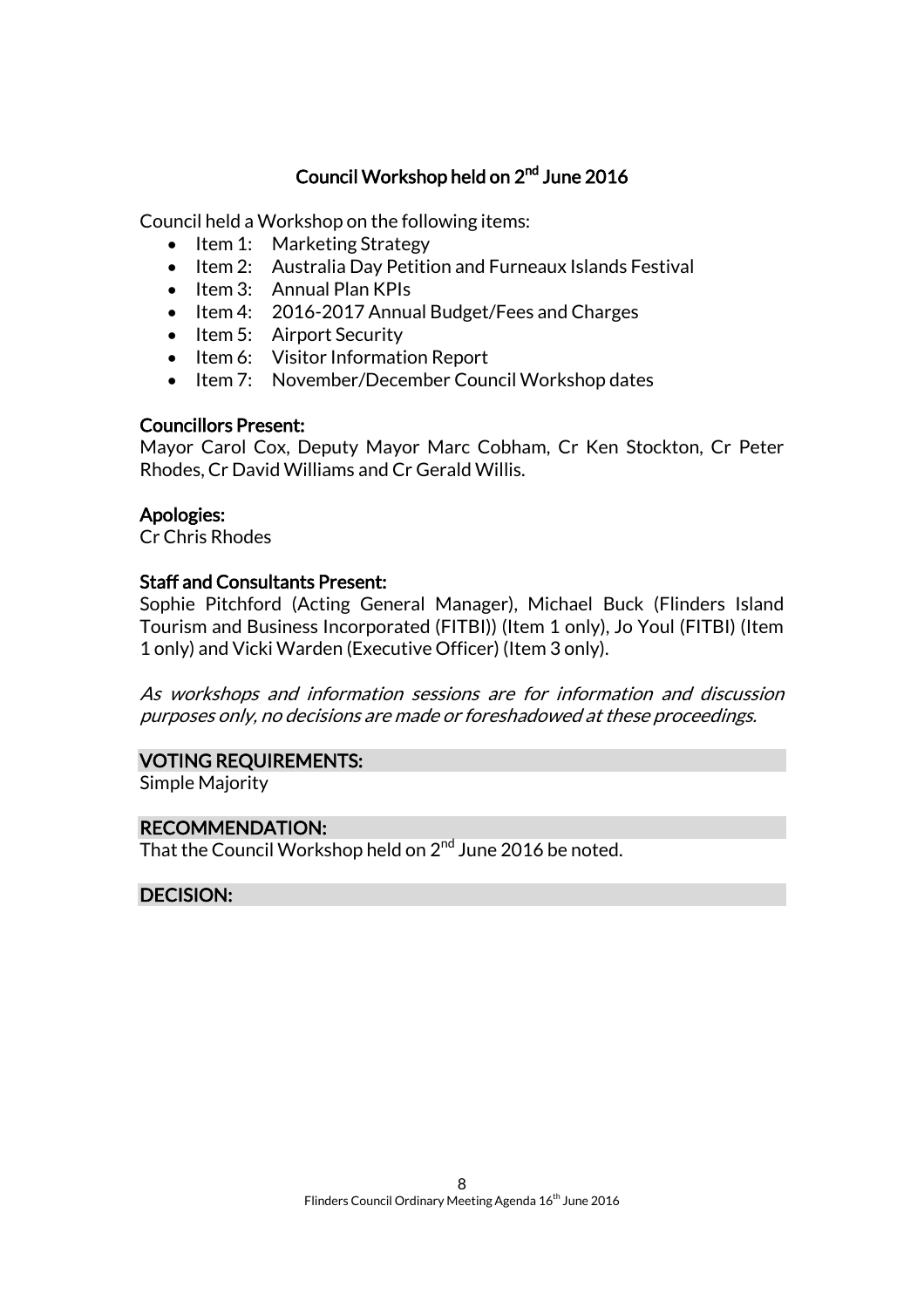#### PUBLIC MEETINGS

Nil

#### COUNCILLOR'S QUESTIONS ON NOTICE Nil

### COUNCILLOR'S QUESTIONS WITHOUT NOTICE

Regulation 29 of the Local Government (Meeting Procedures) Regulations 2015 specifies that in putting a Question Without Notice a Councillor must not offer an argument or opinion, draw any inference or make any imputations except so far as may be necessary to explain the question. The Chairperson must not permit any debate of a Question without Notice or its answer.

### PUBLICATIONS/REPORTS TABLED FOR COUNCIL INFORMATION Nil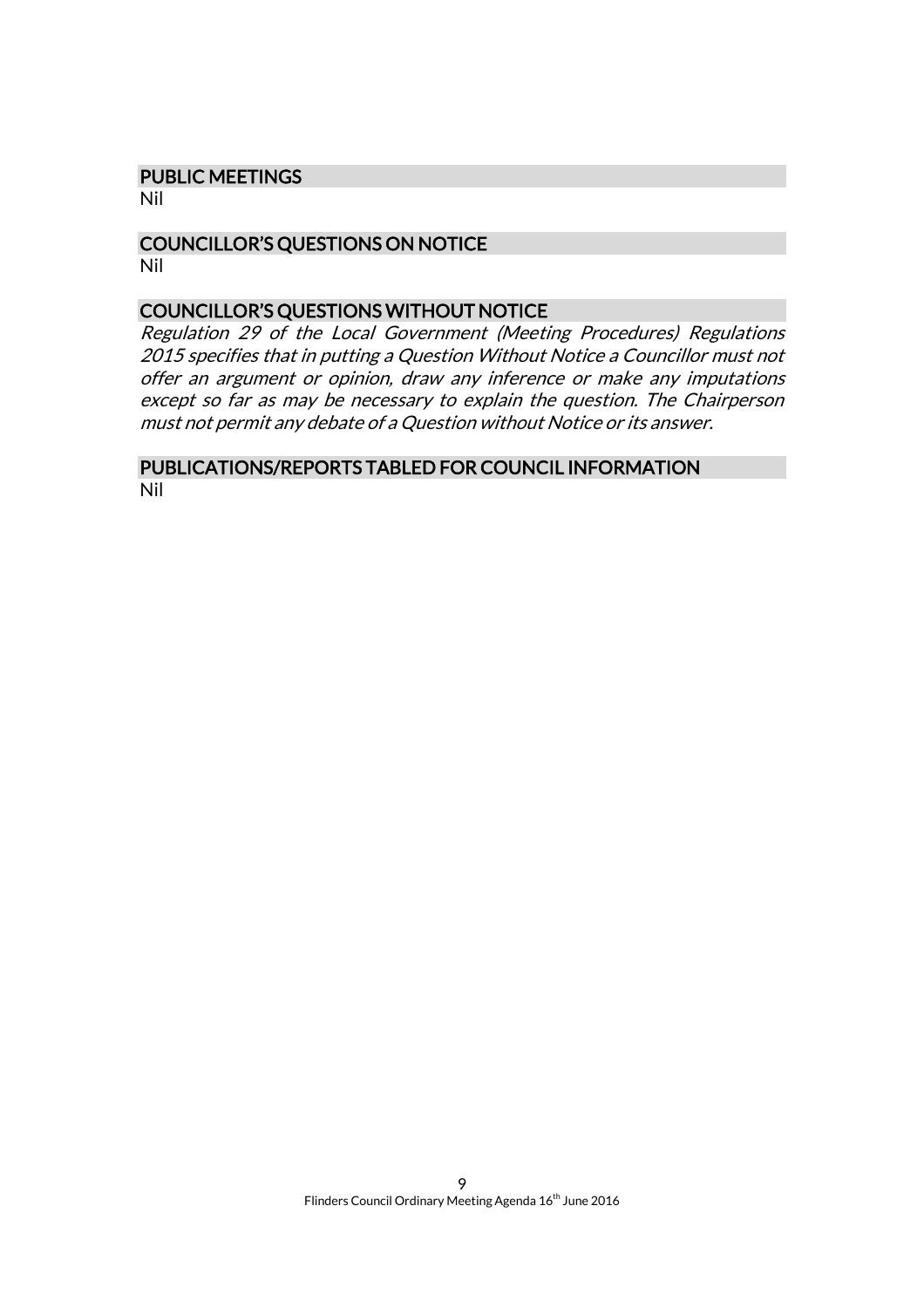### REPORTS TO BE RECEIVED

### General Manager's Performance Review Committee File No: PER/1500

<u>Annexure 1:</u> General Manager's Performance Review Committee meeting 31<sup>st</sup> May 2016 Confirmed Minutes (For Elected Members only)

### OFFICER'S REPORT (Sophie Pitchford, Acting General Manager):

The confirmed minutes of the General Manager's Performance Review Committee meeting held Tuesday  $31<sup>st</sup>$  May 2016 are provided for consideration. The minutes outline what the Committee has been working on to date and can now be accepted by Council.

### OFFICER'S RECOMMENDATION

That the confirmed minutes of the General Manager's Performance Review Committee meeting held Tuesday  $31<sup>st</sup>$  May 2016 be accepted.

DECISION:

### General Manager's Performance Review Committee

File No: PER/1500

<u>Annexure 2:</u> General Manager's Performance Review Committee meeting 8<sup>th</sup> June 2016 Unconfirmed Minutes (For Elected Members only)

### OFFICER'S REPORT (Sophie Pitchford, Acting General Manager):

The unconfirmed minutes of the General Manager's Performance Review Committee meeting held Wednesday  $8^{\text{th}}$  June 2016 are provided for consideration. The minutes outline what the Committee has been working on to date and can now be accepted by Council.

### OFFICER'S RECOMMENDATION

That the unconfirmed minutes of the General Manager's Performance Review Committee meeting held Wednesday  $8^{\rm th}$  June 2016 be accepted.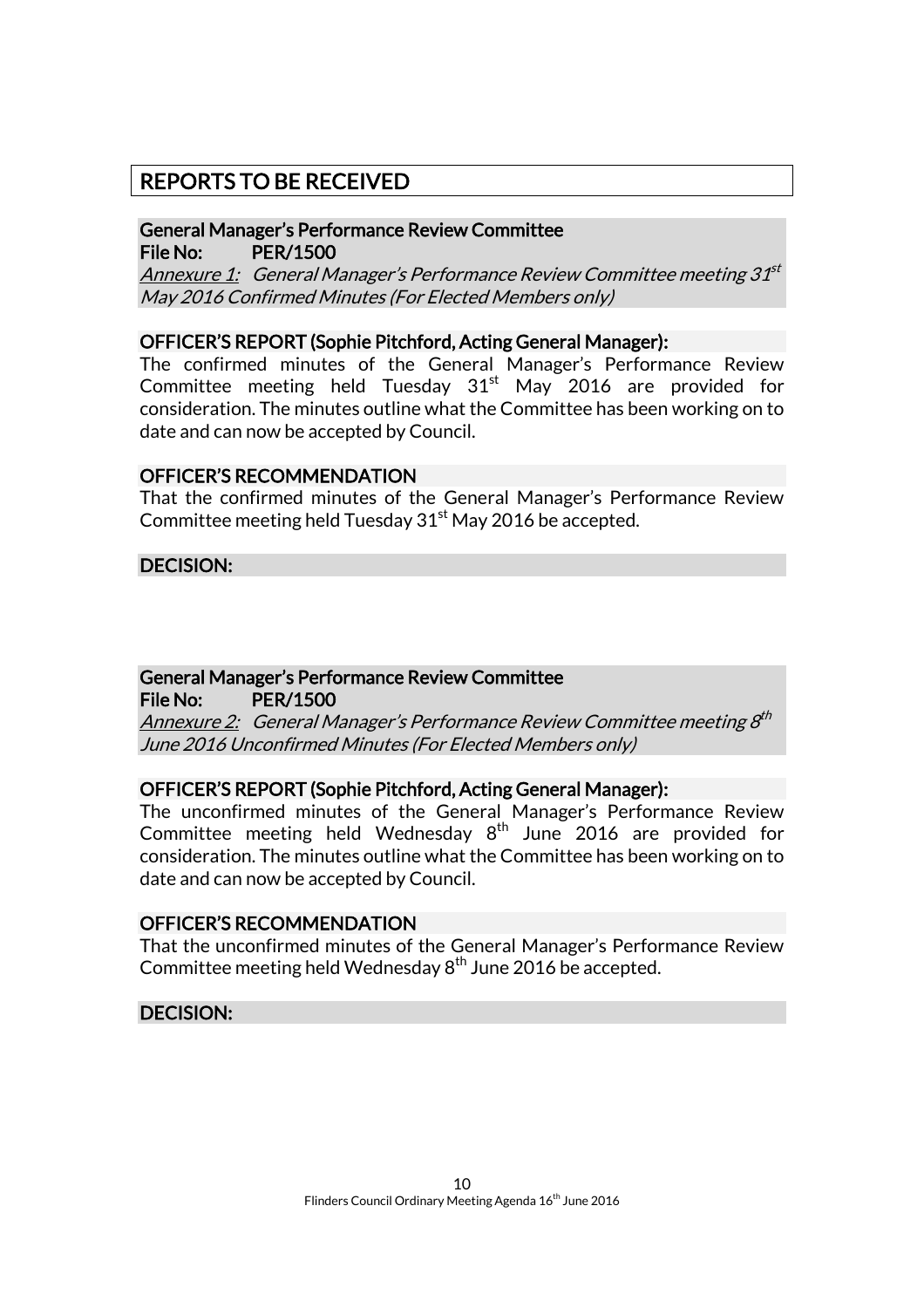### Furneaux Group Aviation Special Committee File No: COM/0104

Annexure 3: Furneaux Group Aviation Special Committee meeting 8<sup>th</sup> June 2016 Unconfirmed Minutes

### OFFICER'S REPORT (Sophie Pitchford, Acting General Manager):

The unconfirmed minutes of the Furneaux Group Aviation Special Committee meeting held Wednesday  $8<sup>th</sup>$  June 2016 are provided for consideration. The minutes outline what the Committee has been working on to date and can now be noted by Council.

### OFFICER'S RECOMMENDATION

That the unconfirmed minutes of the Furneaux Group Aviation Special Committee meeting held Wednesday  $8<sup>th</sup>$  June 2016 be noted.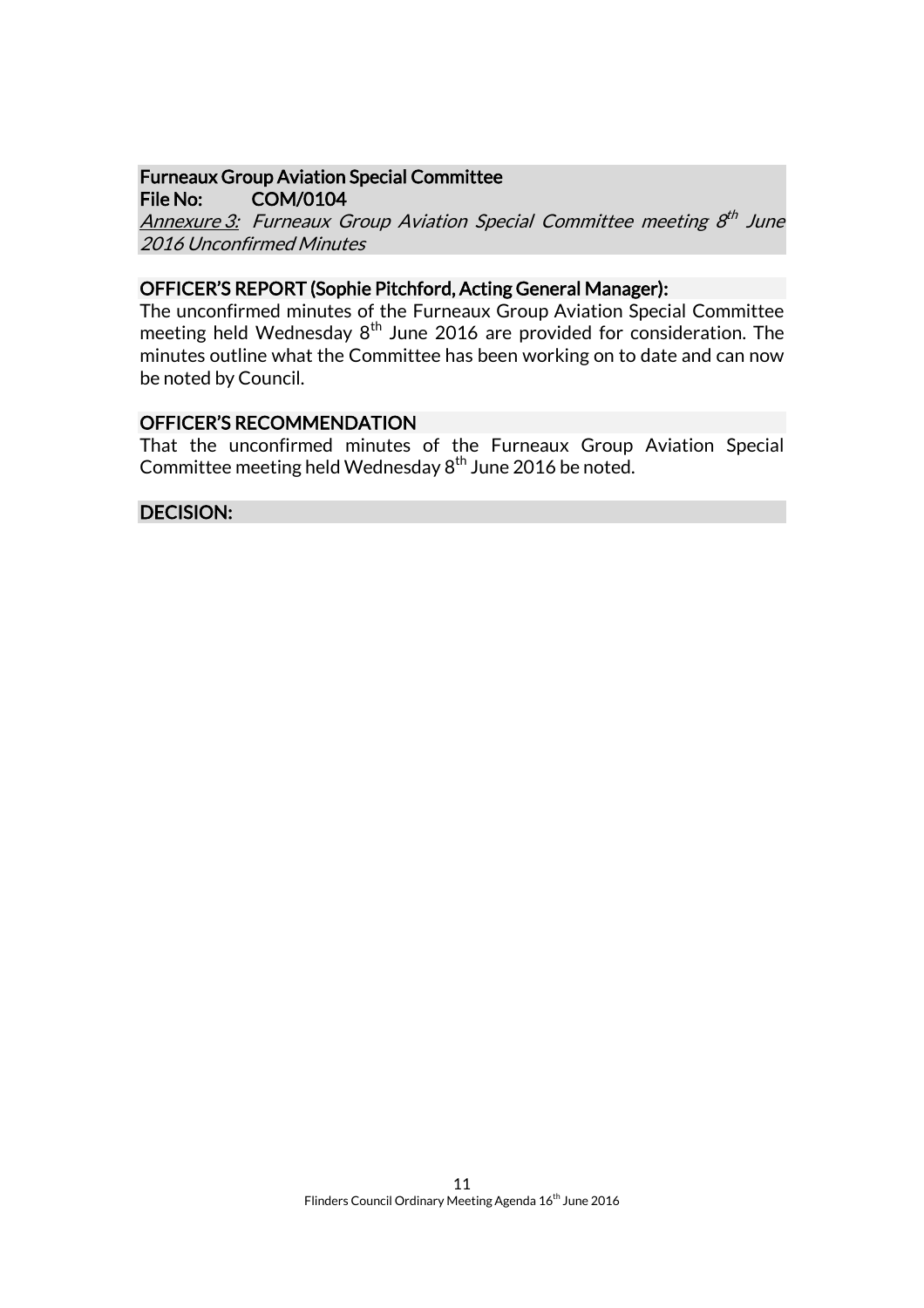# COUNCILLORS' REPORTS

### Report from Councillor Gerald Willis as the Flinders Council Representative on TasWater<br>File No: COU/0312

The previous report was presented 28<sup>th</sup> April 2016.

| <b>DATE</b> | <b>WHO</b>                                                                                                                 | <b>SUBJECT</b>                                                                                                                                                                                                                                                                                                   |
|-------------|----------------------------------------------------------------------------------------------------------------------------|------------------------------------------------------------------------------------------------------------------------------------------------------------------------------------------------------------------------------------------------------------------------------------------------------------------|
| 21.04.16    | Ailsa Sypkes,<br><b>General Manager</b><br>Legal and<br>Governance                                                         | Draft Quarterly Report to Owners'<br>Representatives - Progress Update to 31<br>March 2016 and a resent Notice of<br>General Meeting to be held at 10:30 am on<br>Thursday 12 May 2016 at Windsor<br>Community Precinct, 1 Windsor Drive,<br>Riverside with papers to follow.                                    |
| 23.04.16    | Ailsa Sypkes,<br><b>General Manager</b><br>Legal and<br>Governance                                                         | Papers for a General Meeting to be held at<br>10:30 am on Thursday 12 May 2016 at<br><b>Windsor Community Precinct, 1 Windsor</b><br>Drive, Riverside.                                                                                                                                                           |
| 13.05.16    | Ailsa Sypkes,<br><b>General Manager</b><br>Legal and<br>Governance                                                         | Requesting confirmation that Thursday 9<br>June would be a suitable date for a<br>meeting of Owners' Representatives as<br>discussed at the General Meeting of<br>Taswater on Thursday 12 May 2016. I<br>responded that the date is suitable and<br>that I would attend in person. Refer below<br>for my report. |
| 13.05.16    | Ailsa Sypkes,<br><b>General Manager</b><br>Legal and<br>Governance                                                         | Letter from Miles Hampton, Chairman,<br>setting out matters in relation to funding<br>being sought from the state and federal<br>governments in order that shortcomings<br>can be addressed.                                                                                                                     |
| 15.05.16    | Kimbra Constantine,<br><b>Executive Assistant</b><br>to Ailsa Sypkes,<br><b>General Manager</b><br>Legal and<br>Governance | Requesting confirmation that I will attend<br>a General Meeting on Thursday 9 June at<br>Windsor Community Hall, Riverside, West<br>Tamar. I responded that I would attend in<br>person.                                                                                                                         |
| 20.05.16    | Kimbra Constantine,<br><b>Executive Assistant</b><br>to Ailsa Sypkes,<br><b>General Manager</b>                            | Advising that the proposed General<br>Meeting is confirmed for Thursday 9 June<br>at Windsor Community Hall, Riverside,<br>West Tamar.                                                                                                                                                                           |

### CORRESPONDENCE IN: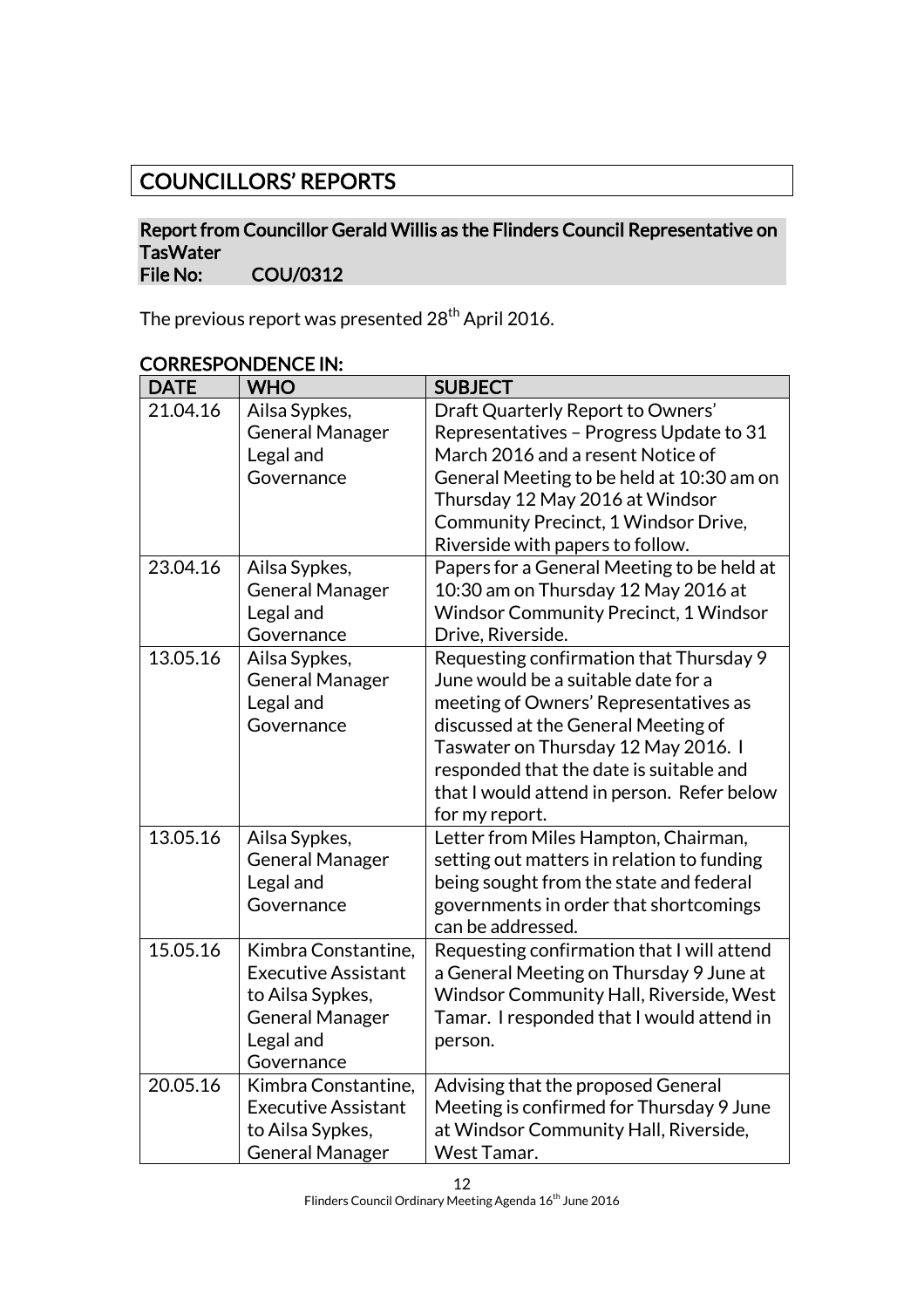|          | Legal and<br>Governance                                            |                                                                                                                                                                                                                   |
|----------|--------------------------------------------------------------------|-------------------------------------------------------------------------------------------------------------------------------------------------------------------------------------------------------------------|
| 03.06.16 | Ailsa Sypkes,<br><b>General Manager</b><br>Legal and<br>Governance | Papers for a General Meeting to be held<br>Meeting on Thursday 9 June at Windsor<br>Community Hall, Riverside, West Tamar<br>along with a paper presented at the<br>General Meeting held Thursday 12 May<br>2016. |

### Meetings Attended:

### General Meeting - Thursday 12<sup>th</sup> May 2016 at Windsor Community Precinct, Riverside.

The agenda and papers have previously been distributed to Councillors.

Matters to report from the meeting are:

- Chief Representative's report; noted by the meeting.
- Chairman's update; noted by the meeting.
- Chief Executive Officer's report; noted by the meeting.
- Corporate Plan; noted by the meeting.
- External funding and proposed extension of distribution freeze.
	- $\circ$  This matter was dealt with at the Flinders Council meeting on 19<sup>th</sup> May.
- Proposed legislative changes.
	- o The executive of TasWater has discussed matters of a legislative nature with government representatives with a view to simplifying and standardising some matters. This motion was passed.
- Publication of water quality data.
	- o The meeting was given a presentation by management on issues associated with publishing data on water quality testing. As it was put to the meeting, there are 15,000 tests performed each month. To publish this data in the public arena and monitor subsequent enquiries would be expensive and require a large team. Management recommended that data not be published. The meeting agreed.
- Quarterly report to Owner's Representatives; noted by the meeting.
- There was no other business.

### General Meeting - Thursday 9<sup>th</sup> June 2016 at Windsor Community Precinct, Riverside.

A report on this meeting will be provided at the July General Meeting of Council.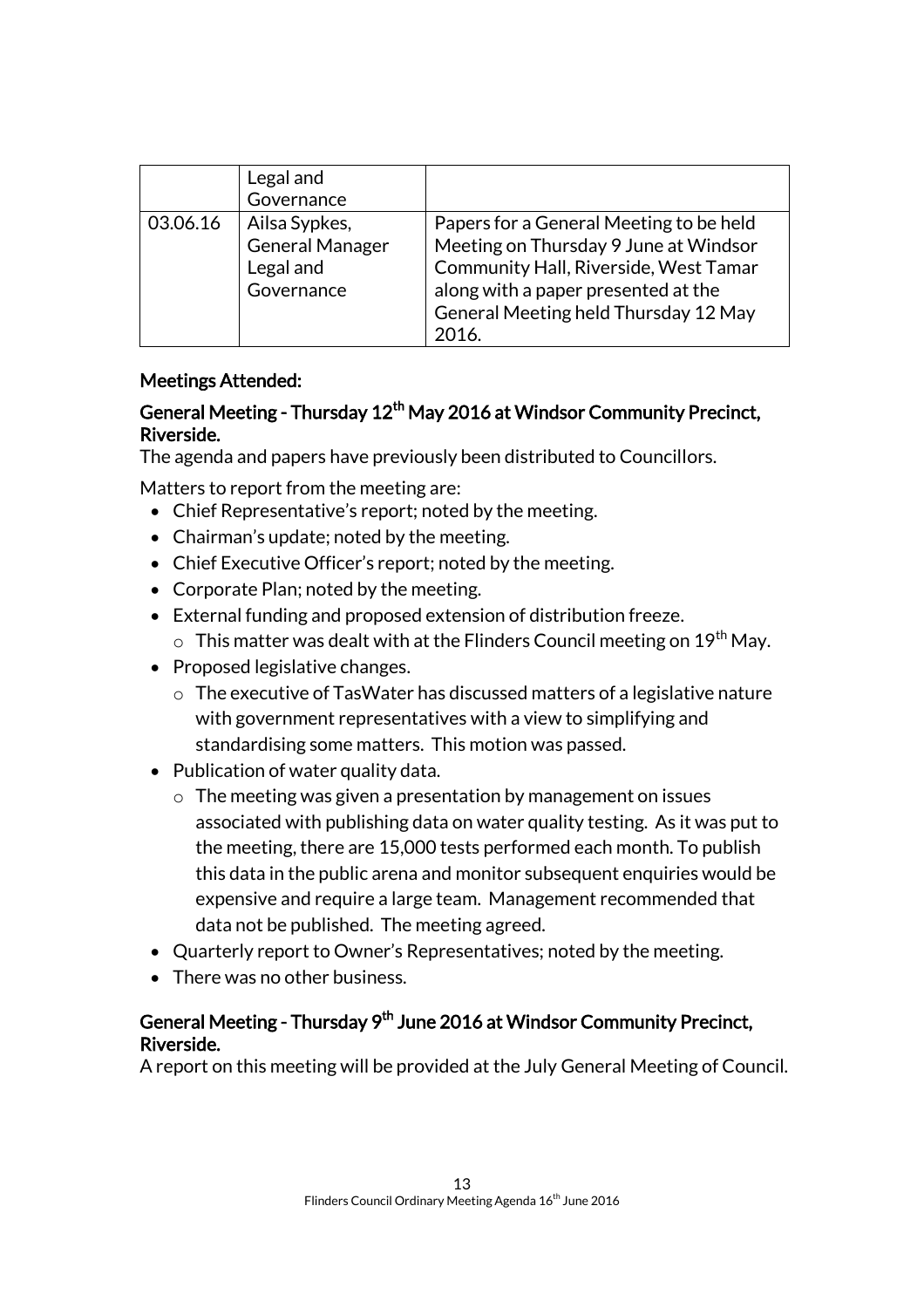### RECOMMENDATION:

That the report from Councillor Gerald Willis as the Flinders Council Representative on TasWater be received.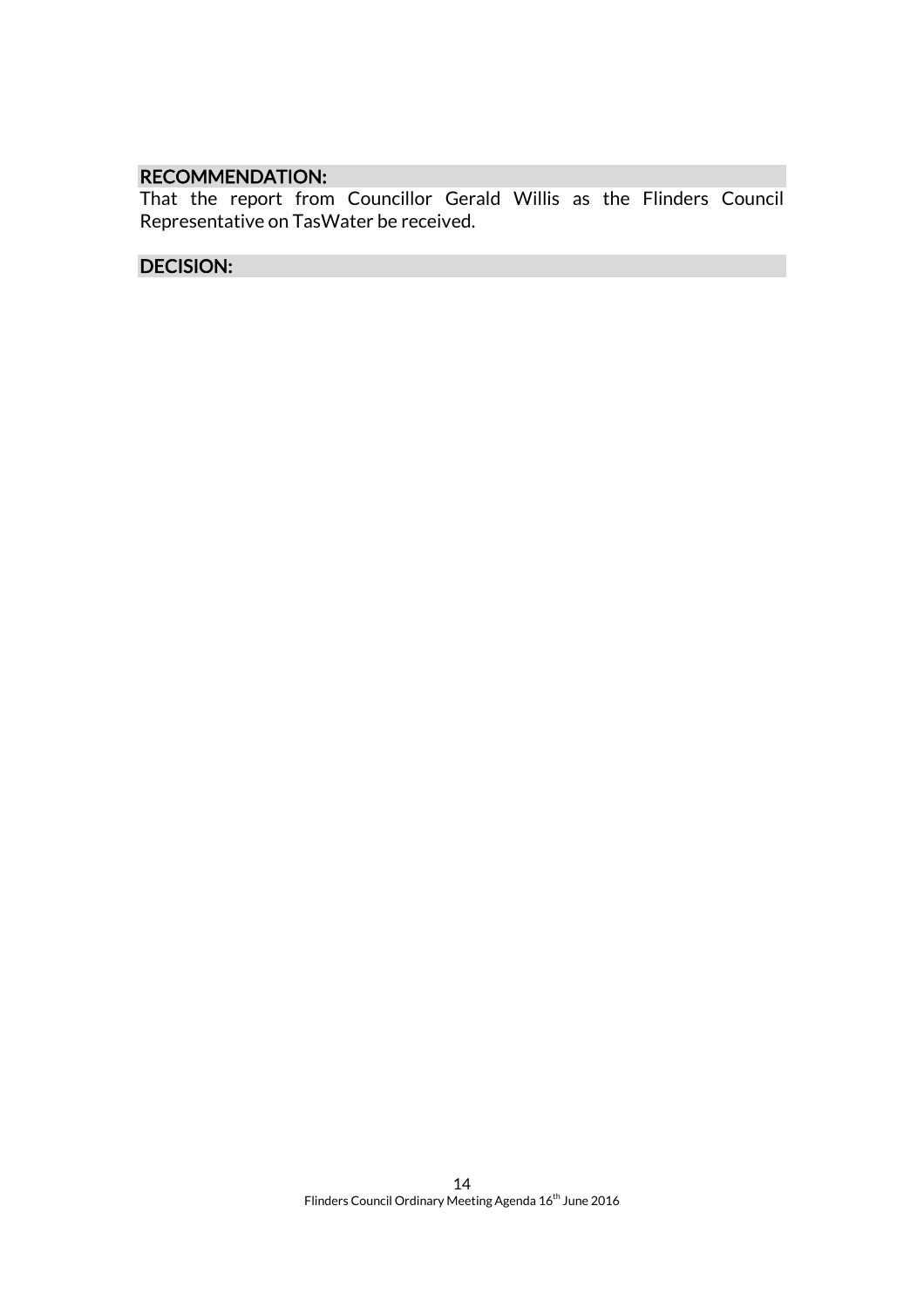### Deputy Mayor's Report - Cr Marc Cobham File No: COU/0600

### ACTIVITIES:

| <b>DATE</b> | <b>ITEM</b>                                                      |
|-------------|------------------------------------------------------------------|
| 11.05.2016  | Meeting with resident re loose road gravel damaging car          |
| 11.05.2016  | Meeting with two residents re poor telecommunication issues      |
| 17.05.2016  | Phone call from resident re telecommunications issue             |
| 19.05.2016  | <b>Budget Workshop</b>                                           |
| 19.05.2016  | <b>Monthly Council Meeting</b>                                   |
| 19.05.2016  | Meeting with Flinders Island Aboriginal Association Inc. board - |
|             | re future of Furneaux Festival/Australia Day                     |
| 19.05.2016  | Phone call from resident re condition of Port Davies Rd and      |
|             | blocked roadside culverts across the Municipality                |
| 26.05.2016  | <b>Council Workshop</b>                                          |
| 27.05.2016  | Phone call from resident re the need for recycling of waste      |
| 02.06.2016  | <b>Budget Workshop</b>                                           |
| 02.06.2016  | Phone call from resident re future of our airport facility       |
| 06.06.2016  | Met with Council's Community Economic Development                |
|             | Manager - update on a few issues                                 |
| 07.06.2016  | Furneaux (Emita) Hall and Recreation Ground<br>Special           |
|             | Committee meeting                                                |
| 08.06.2016  | Meeting with a resident re cyclist signage update                |

### RECOMMENDATION:

That the Deputy Mayor's report be received.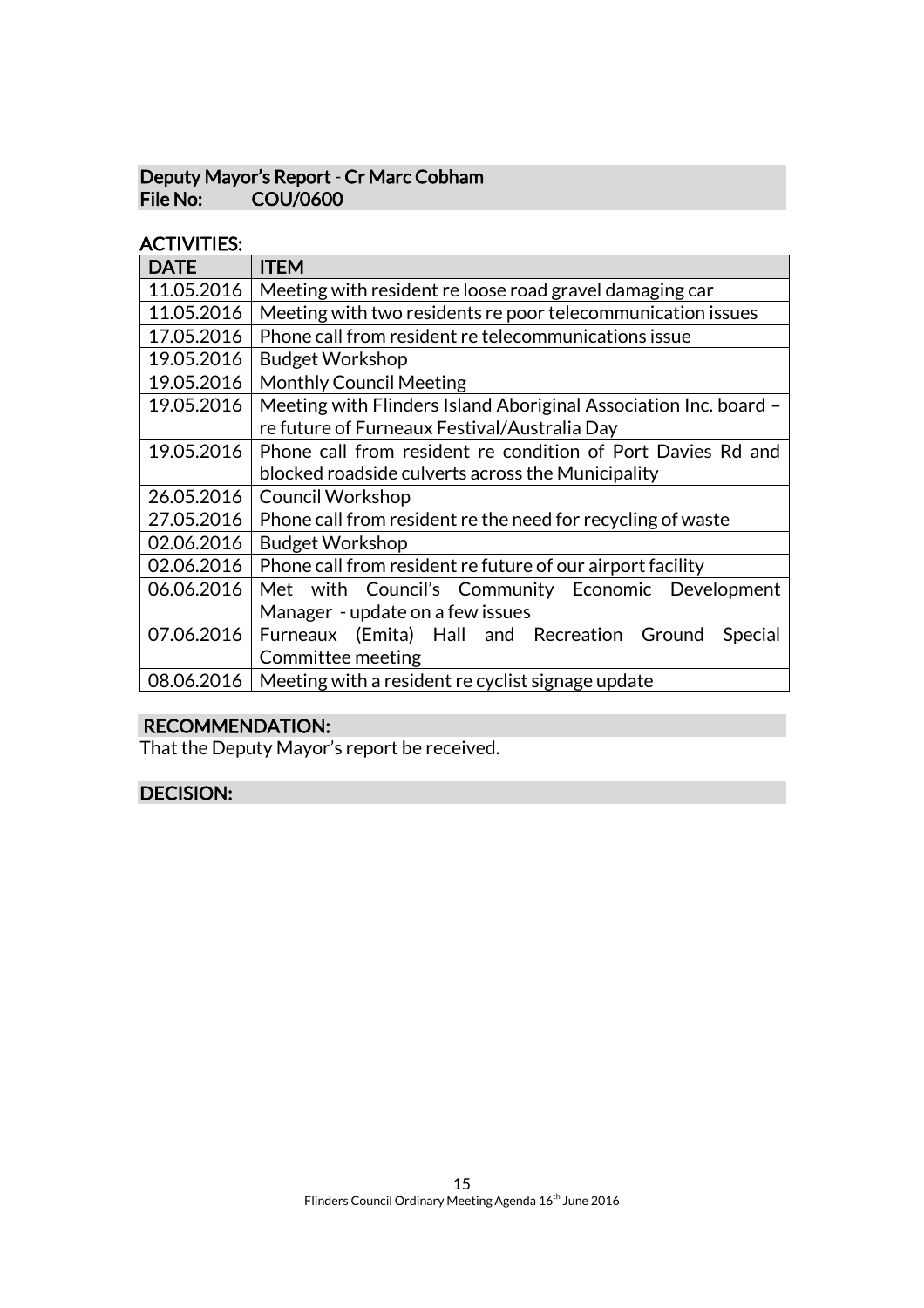# MAYOR'S REPORT:

| <b>ACTION</b>            | <b>Information</b> |
|--------------------------|--------------------|
| <b>PROPONENT</b>         | Mayor C Cox        |
| <b>FILE REFERENCE</b>    | COU/0600           |
| <b>ASSOCIATED PAPERS</b> | Nil                |

### REPORT:

### APPOINTMENTS:

| 11.05.16 | Lions' market                                               |
|----------|-------------------------------------------------------------|
| 16.05.16 | Flinders Island Tourism and Business Inc. (FITBI) JimJam    |
|          | Marketing Strategy initial display                          |
| 13.05.16 | Mayors' Workshop                                            |
| 13.05.16 | Mayors' Dinner                                              |
| 14.05.16 | Local Government Association of Tasmania (LGAT) General     |
|          | Meeting                                                     |
| 19.05.16 | <b>Budget and Annual Plan Workshop</b>                      |
| 19.05.16 | <b>Council Meeting</b>                                      |
| 19.05.16 | Met with Flinders Island Aboriginal Association Inc.        |
| 24.05.16 | Flinders Island District High School AGM                    |
| 25.05.16 | Met with J Cazaly & B Ridgeway with the Deputy Mayor        |
| 26.05.16 | Council Workshop (including budget)                         |
| 26.05.16 | Dr Alex Johns & family farewell                             |
| 27.05.16 | Funeral of Libby Harper at St Helens                        |
| 31.05.16 | Community member re building & plumbing                     |
| 31.05.16 | General Manager's Performance Review Committee meeting      |
| 31.05.16 | Met with Council's Strategic Planner re the Flinders Island |
|          | <b>Structure Plan</b>                                       |
| 01.06.16 | Flinders Island Aboriginal Association Inc. (FIAAI) Biggest |
|          | Morning Tea                                                 |
| 02.06.16 | Workshop including presentation from FITBI on<br>the        |
|          | <b>Marketing Strategy</b>                                   |
| 03.06.16 | Northern Tasmania Development (NTD) Local Government        |
|          | Committee meeting                                           |
| 07.06.16 | Attended the Hospital Auxiliary meeting                     |
| 07.06.16 | Met with John Loudon, MPC, to discuss Federal Government    |
|          | cuts to Health Funding                                      |
| 08.06.16 | General Manager's Performance Review Committee meeting      |
| 08.06.16 | Furneaux Group Aviation Special Committee meeting           |
| 08.06.16 | Furneaux Community Health Special Committee meeting         |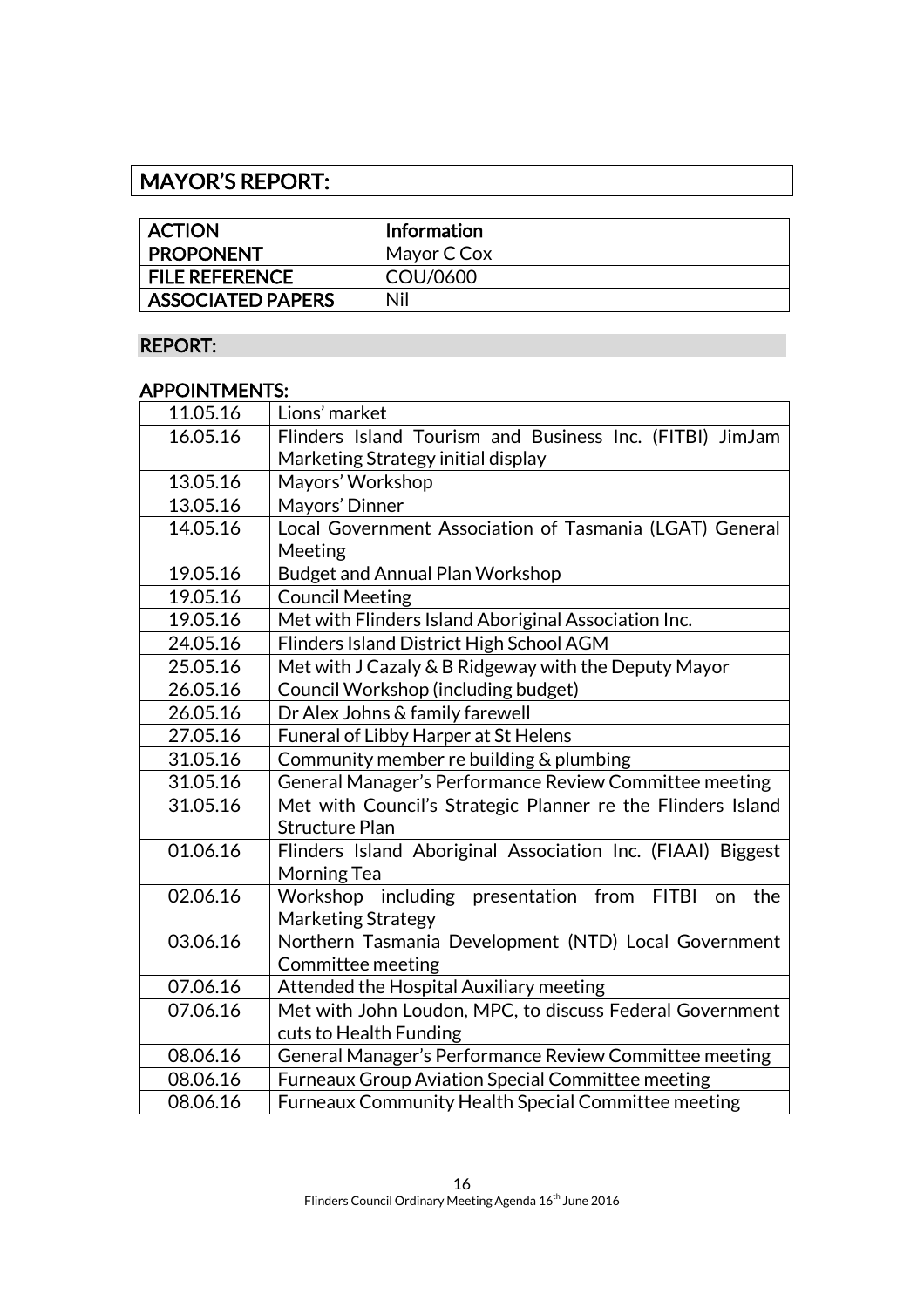### Local Government Association of Tasmania (LGAT) Meetings:

The Agendas and Minutes of the LGAT meeting are public documents and can be accessed on the LGAT website. Attendance provided another chance to network.

### Dr Alex Johns & Family Farewell:

Many community members gathered at the Interstate on short notice to thank Dr Alex for his service to Islanders and Jenny and the girls for their full participation in the Community during their years on the Island. Alex took the opportunity of a change in medical service provider to the Islands to move to the next phase in his, Jenny's and the girls' lives.

### Flinders Island Aboriginal Association Inc (FIAAI) Biggest Morning Tea:

This event was typical of fundraising events on the Island raising over \$1300 for Cancer research. Thank you FIAAI, not only for your support of Cancer Research, but for making it an opportunity for community members to get together over a cuppa.

### Northern Tasmania Development (NTD) Local Government Committee **Meeting**

A report has been circulated to Councillors. The meeting considered the expenditure and budget for 2016-17. Councils as part of NTD also supported Ferment Tasmania and the Asia Engagement Strategy as projects that will assist in a rejuvenation of economic activity in the area.

| <b>DATE</b> | <b>WHO</b>            | <b>SUBJECT</b>                         |
|-------------|-----------------------|----------------------------------------|
| 09.05.16    | T Clark, Northern     | Invitation to media event for northern |
|             | Tasmania              | Mayors regarding the northern region's |
|             | Development (NTD)     | support of the UTAS move to an inner   |
|             |                       | city campus                            |
| 10.05.16    | Department of Premier | Local Government Forum - Health and    |
|             | and Cabinet           | Wellbeing                              |
| 12.05.16    | G Palmer, LGAT        | New Code of Conduct Framework-         |
|             |                       | example motion to dissolve local code  |
|             |                       | of conduct panels                      |
| 13.05.16    | M Hampton, Board      | <b>External Funding proposal</b>       |
|             | Chairman, TasWater    |                                        |
| 13.05.16    | S Watson, Local       | 2016 LGAT Annual Conference            |
|             | Government            | Program and Registration Form          |
|             | Association of        |                                        |
|             | Tasmania (LGAT)       |                                        |
| 16.05.16    | Launceston Chamber    | Support for new proposed NTD model     |
|             | of Commerce           |                                        |

### CORRESPONDENCE IN: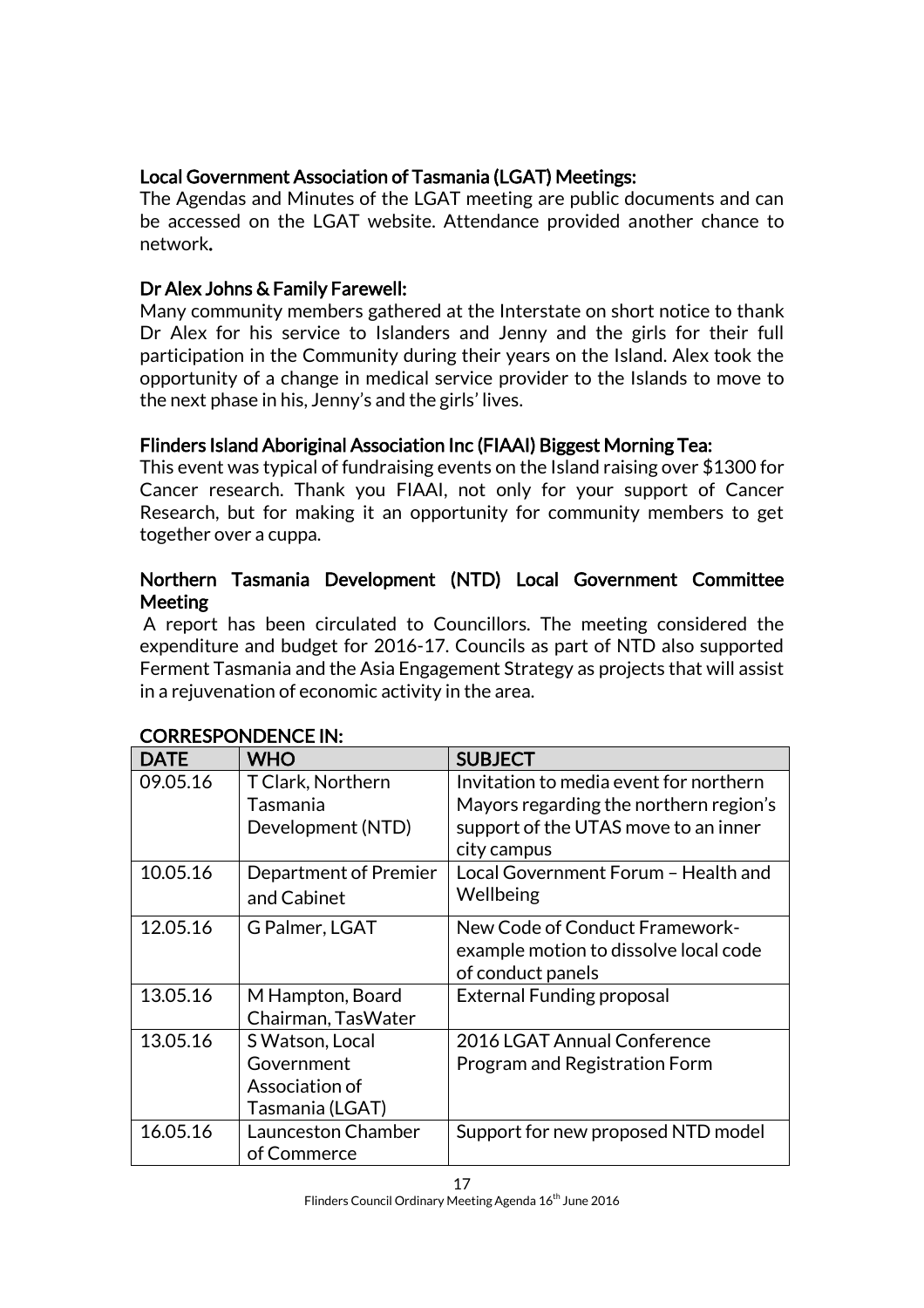| 16.05.16 | <b>Heart Foundation</b><br>Tasmania                                      | Invite to Fundraising Event 2016                                                                                                  |
|----------|--------------------------------------------------------------------------|-----------------------------------------------------------------------------------------------------------------------------------|
| 17.05.16 | M Tetlow, NTD                                                            | Defence Maritime Opportunities -<br>Forum in Launceston                                                                           |
| 20.05.16 | <b>Lions Club of Flinders</b><br>Island                                  | Invite to Annual Changeover Dinner                                                                                                |
| 20.05.16 | T Clark, NTD                                                             | Northern Tasmania Councils confirm<br>their support of University of Tasmania<br>(UTAS) Transformation Project - Media<br>Release |
| 20.05.16 | Launceston Airport                                                       | Northern Midlands Council fails to<br>accept outcome of Commonwealth's<br>independent valuation                                   |
| 24.05.16 | P Nugent                                                                 | Response to resident's proposal to<br>change name of Emita Nature<br><b>Recreation Area</b>                                       |
| 24.05.16 | P Gutwein, Minister for<br>Local Planning and<br><b>Local Government</b> | Launch of Good Governance Guide for<br><b>Tasmanian Councils</b>                                                                  |
| 24.05.16 | M Brewster, CEO,<br><b>TasWater</b>                                      | Response to query re pricing structure                                                                                            |
| 26.05.16 | <b>LGAT</b>                                                              | State Budget 2016-17 summary                                                                                                      |
| 27.05.16 | G Barnett MP,<br>Parliamentary<br>Secretary for Small<br><b>Business</b> | Tasmanian budget 2016-17 media<br>release on Small Business                                                                       |
| 29.05.16 | K Lilly                                                                  | Survey reminder - Health in Councils                                                                                              |
| 29.05.16 | A Nikolic, MP                                                            | Minister for Regional Communications<br>announcement                                                                              |
| 29.05.16 | W Summers, A Nikolic's<br>office                                         | Announcement by Minister Fiona Nash                                                                                               |
| 30.05.16 | T Clark, NTD                                                             | Agenda and documentation for NTD<br>Local Government Committee meeting<br>3 June                                                  |
| 30.05.16 | D Grutzner                                                               | Response to Code of Conduct letter                                                                                                |
| 30.05.16 | <b>Minister for State</b><br>Growth                                      | Three phase power at Markarna Park                                                                                                |
| 30.05.16 | M Ferguson, MP                                                           | News for Tasmanians - state budget<br>information                                                                                 |
| 31.05.16 | <b>LGAT</b>                                                              | Media Release - State Funds for the full<br>implementation of the Planning<br>Schemes Online Project (iPlan)                      |
| 31.05.16 | K Ives-Heap                                                              | Thank you on behalf of the<br>Acappelicans for the community grant                                                                |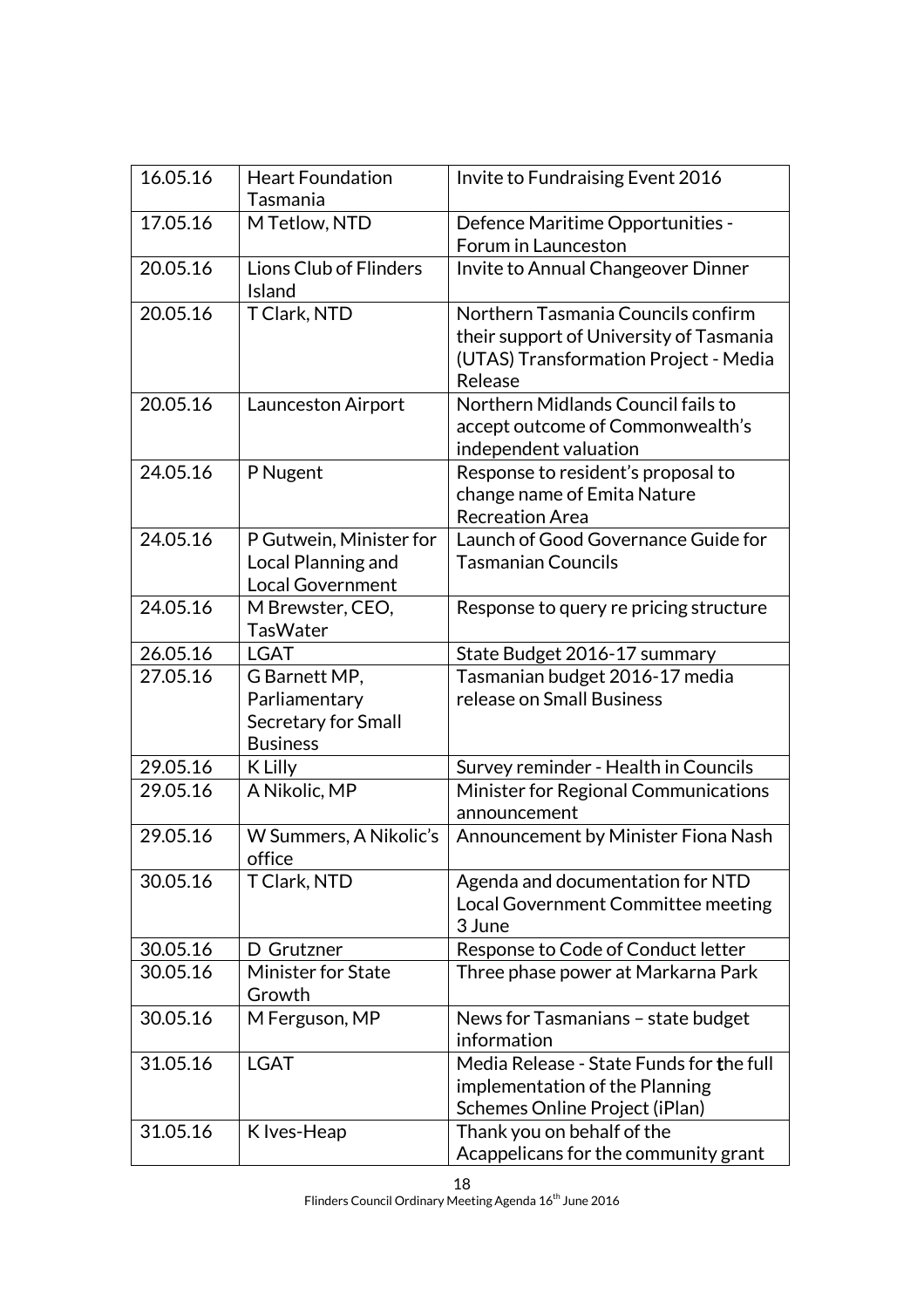| 31.05.16 | <b>LGAT</b>                 | Media Release - State funds for                   |
|----------|-----------------------------|---------------------------------------------------|
|          |                             | planning welcomed                                 |
| 31.05.16 | <b>Australian Local</b>     | Joint Infrastructure Statement                    |
|          | Government                  |                                                   |
|          | <b>Association (ALGA)</b>   |                                                   |
| 01.06.16 | C Wilson, Tasmania          | <b>TasPorts Schedule of Ports Charges</b>         |
|          | <b>Ports Corporation</b>    | effective 1 July 2016                             |
| 01.06.16 | S, Commons                  | <b>Tasmanian Community Achievement</b>            |
|          |                             | Awards - Nominations are now open                 |
| 01.06.16 | <b>Tasmanian Volunteer</b>  | Reduced speed limits at emergency                 |
|          | Fire Brigades               | incidents                                         |
|          | Association                 |                                                   |
| 02.06.16 | <b>Natural Resource</b>     | Tamar Estuary Report Card launch -                |
|          | Management (NRM)            | apology sent                                      |
|          | North                       |                                                   |
| 03.06.16 | A Nikolic, MP               | Election update eNewsletter                       |
| 03.06.16 | Ten Days on the Island      | Ten Days on the Island June 2016 news             |
| 03.06.16 | <b>Order of Australia</b>   | Significance of the Order of Australia            |
|          | Association                 | Awards                                            |
| 06.06.16 | <b>K</b> Barrett            | Large deposit needed for home loans               |
| 06.06.16 | T Clark, NTD                | Query from NTD meeting re budget                  |
|          |                             | clarification                                     |
| 07.06.16 | K Stephenson, CEO,          | Information regarding Tasmanian Local             |
|          | <b>LGAT</b>                 | Government relief and recovery policy             |
|          |                             | for flood affected councils                       |
| 07.06.16 | University of Tasmania      | Update regarding Education                        |
|          |                             | Ambassadors Tasmania                              |
| 07.06.16 | <b>K</b> Stockton           | Flooding of house                                 |
| 08.06.16 | M Easton, Integrity         | Assistance with implementing the                  |
|          | Commission                  | Model Code of Conduct for Councillors             |
| 08.06.16 | <b>Biosecurity Tasmania</b> | Biosecurity Advisory 11/2016 - Public             |
|          |                             | comment invited on proposal to import             |
|          |                             | black-headed python                               |
| 08.06.16 | K Stephenson, CEO,          | <b>Clarification of Tasmanian Local</b>           |
|          | LGAT                        | Government relief funding                         |
| 09.06.16 | Stornoway                   | Invitation to 40 <sup>th</sup> anniversary dinner |
| 09.06.16 | K Warner, Governor of       | Invitation to attend a reception to mark          |
|          | Tasmania                    | the Journey to Recognition - 27 June              |
| 08.06.16 | S Akinyi, ALGA              | Free ALGA News subscription                       |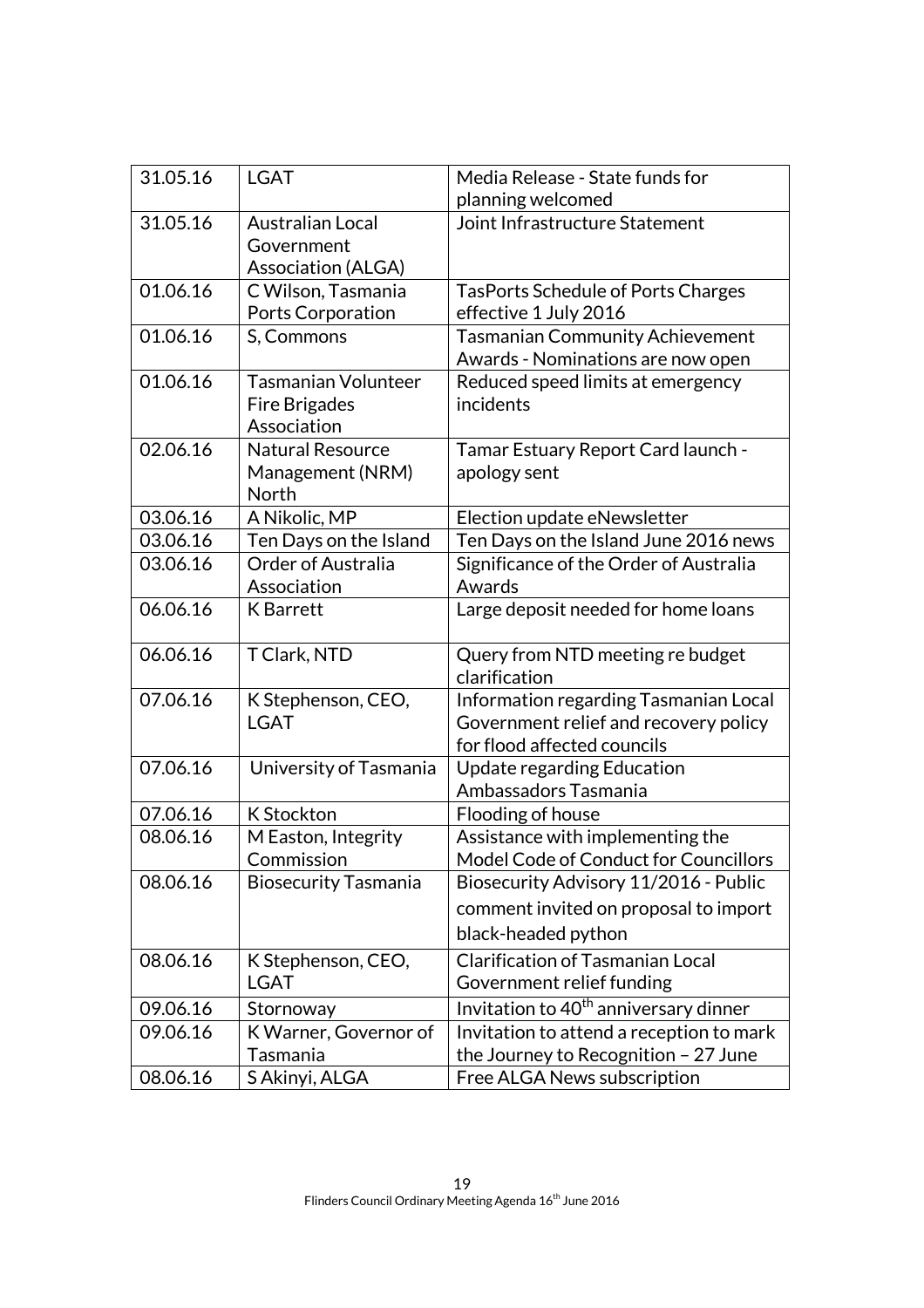### CORRESPONDENCE OUT:

| <b>DATE</b> | <b>WHO</b>                                                                    | <b>SUBJECT</b>                                                                                       |
|-------------|-------------------------------------------------------------------------------|------------------------------------------------------------------------------------------------------|
| 11.05.16    | M Buck, Flinders<br><b>Island Tourism and</b><br><b>Business Inc. (FITBI)</b> | Notice of Cr Chris Rhodes' resignation<br><b>FITBI</b>                                               |
| 19.05.16    | T Clark, NTD                                                                  | Inability to attend media event for<br>northern Mayors UTAS move to an inner<br>city campus          |
| 20.05.16    | Lions Club of<br><b>Flinders Island</b>                                       | Inability to attend Changeover Dinner                                                                |
| 24.05.16    | M Buck, FITBI                                                                 | Council representation on FITBI                                                                      |
| 24.05.16    | 10 Community<br>Groups                                                        | Results of Community Grant and Gunn<br><b>Bequest applications</b>                                   |
| 26.05.16    | D Grutzner                                                                    | Disbanding of Code of Conduct Panel                                                                  |
| 29.05.16    | W Summers, A<br>Nikolic's office                                              | Announcement by Minister Fiona Nash                                                                  |
| 30.05.16    | M Ferguson, MP                                                                | Thank you for budget information                                                                     |
| 07.06.16    | M Revie                                                                       | Replacement SES truck                                                                                |
| 06.06.16    | <b>K</b> Barrett                                                              | Large deposit needed for home loans                                                                  |
| 07.06.16    | M Wheatley                                                                    | Response to public question -<br>telecommunications on election wish list                            |
| 07.06.16    | K Stephenson, CEO,<br><b>LGAT</b>                                             | Thank you for information triggering the<br>Tasmanian Local Government relief and<br>recovery policy |
| 08.06.16    | K Stockton                                                                    | Flooding of house                                                                                    |
| 08.06.16    | A Nikolic, MP                                                                 | Telecommunications access                                                                            |

## VOTING REQUIREMENTS:

Simple Majority

### RECOMMENDATION:

That the Mayor's report be received.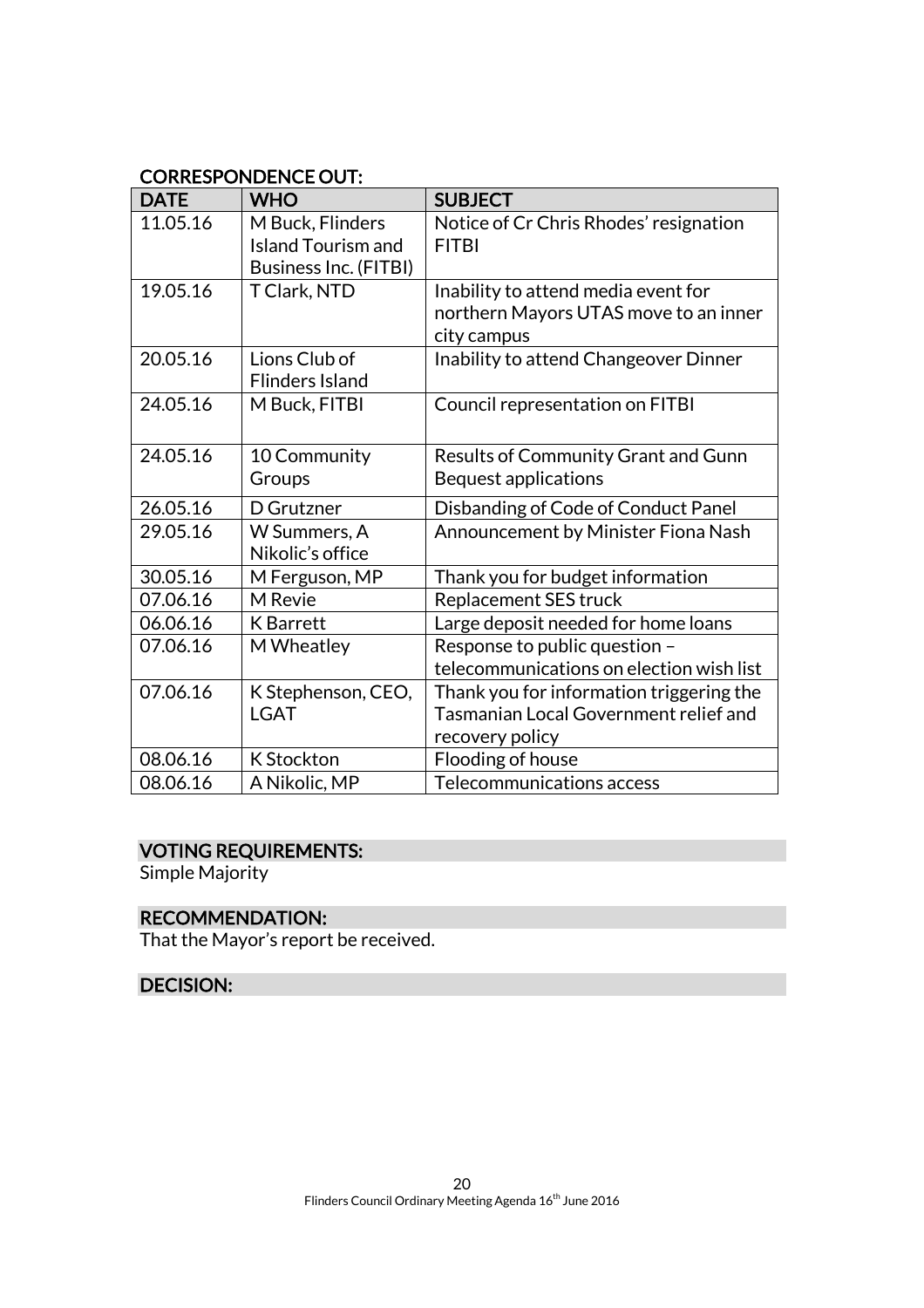### OPERATIONAL BUSINESS OF COUNCIL

### A. DEVELOPMENT SERVICES AND PLANNING APPLICATIONS

| Item A1:    | <b>Development Application Report</b>   |
|-------------|-----------------------------------------|
| File No:    | <b>DSV/0300</b>                         |
| Annexure 4: | Planner's Information Report - May 2016 |

#### B. CORPORATE SERVICES

| Item B1:           | Variation to the 2015/16 Budget Review |
|--------------------|----------------------------------------|
| File No:           | <b>FIN/0701</b>                        |
| <i>Annexure 5:</i> | Capital Works Program Budget           |
| Annexure 6:        | Quotations (For Elected Members Only)  |

C. **GOVERNANCE** 

| Item C1:<br>File No:<br><i>Annexure 7:</i> | <b>Code of Conduct for Elected Members</b><br>COU/0603<br>Email received 31.05.16 from P Hoysted |
|--------------------------------------------|--------------------------------------------------------------------------------------------------|
| <i>Annexure 8:</i>                         | Flinders Council Code of Conduct for Elected Members (version<br>2)                              |
| Annexure 9:                                | Flinders Council Code of Conduct for Elected Members –<br>Additional Information                 |
| ltam (^?*                                  | <b>Permit Authority Authorication</b>                                                            |

- Item C2: Permit Authority Authorisation<br>File No: DSV/0300 DSV/0300
- Item C3: Councillor Resolution Report File No: COU/0600 Annexure 10: Councillor Resolution Report June 2016

### D. CLOSED COUNCIL

Item D1 – D4 Closed Council Items File No: COM/0403, AER/0902, PER/1500 Annexures 11-15: For Elected Members only

### Meeting Closed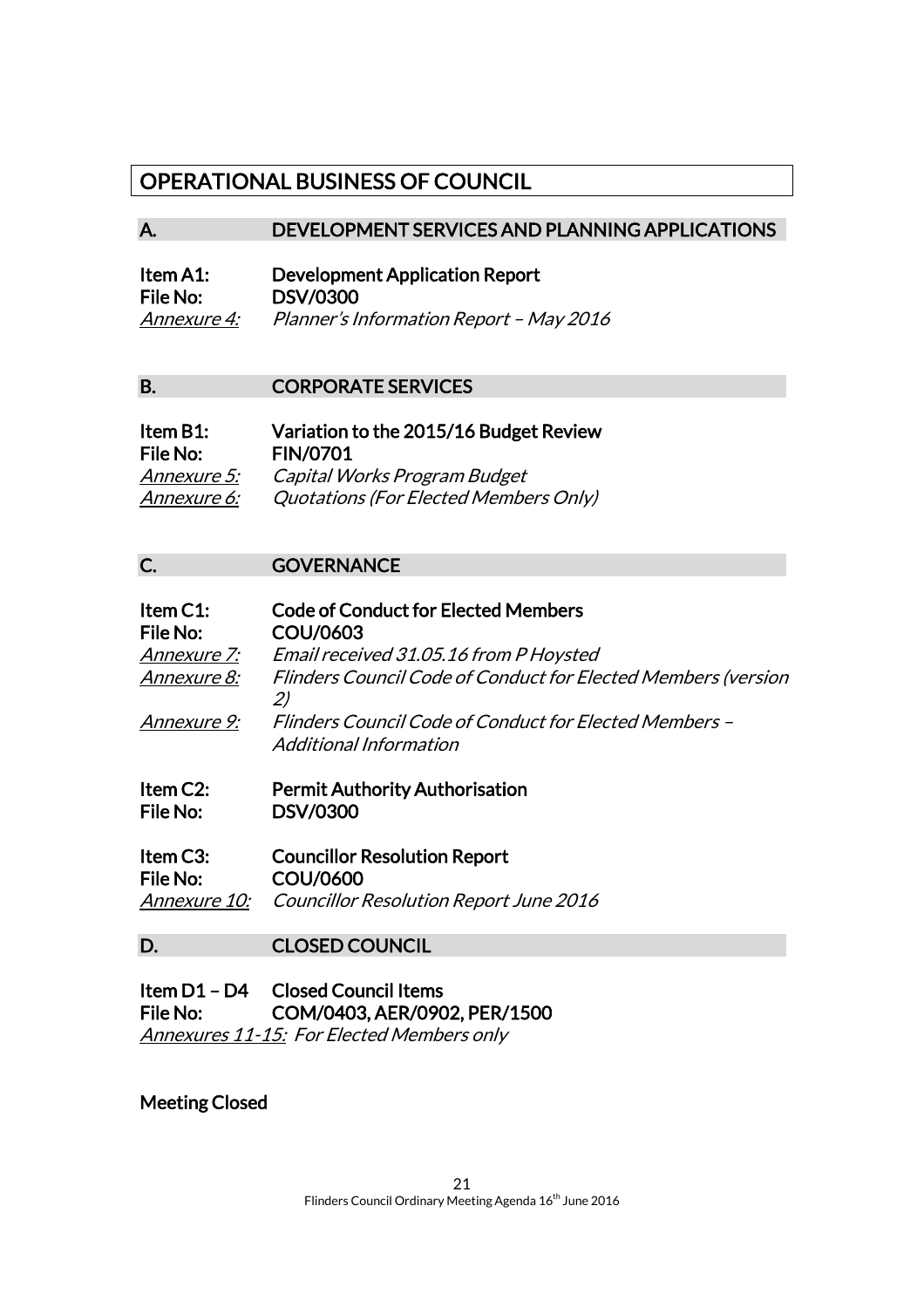# A. DEVELOPMENT SERVICES AND PLANNING APPLICATIONS

| <b>ACTION</b>            | Information                                    |
|--------------------------|------------------------------------------------|
| <b>PROPONENT</b>         | <b>Council Officer</b>                         |
| <b>OFFICER</b>           | Jacci Viney, Development Services Coordinator  |
| <b>FILE REFERENCE</b>    | DSV/0300                                       |
| <b>ASSOCIATED PAPERS</b> | Annexure 4: Planner's Information Report - May |
|                          | 2016                                           |

### Item A1: Development Application Report

#### INTRODUCTION:

The purpose of this report is to provide Councillors with an update of the applications which have been dealt with by the Planning Department for the month of October as per the council motion 249.09.2015, passed at the  $24<sup>th</sup>$ September 2015 Council Meeting.

Council has requested that the planning consultancy service (West Tamar Council) provide this detail to Council on a monthly basis.

### PREVIOUS COUNCIL CONSIDERATION:

Some items may have been considered at meetings of Council while the remainder have been approved under delegation by the General Manager.

### OFFICER'S REPORT:

Refer to Annexure 4. Planner's Information Report – May 2016, provided by West Tamar Council.

### VOTING REQUIREMENTS:

Simple Majority

### OFFICER'S RECOMMENDATION:

That the report be received.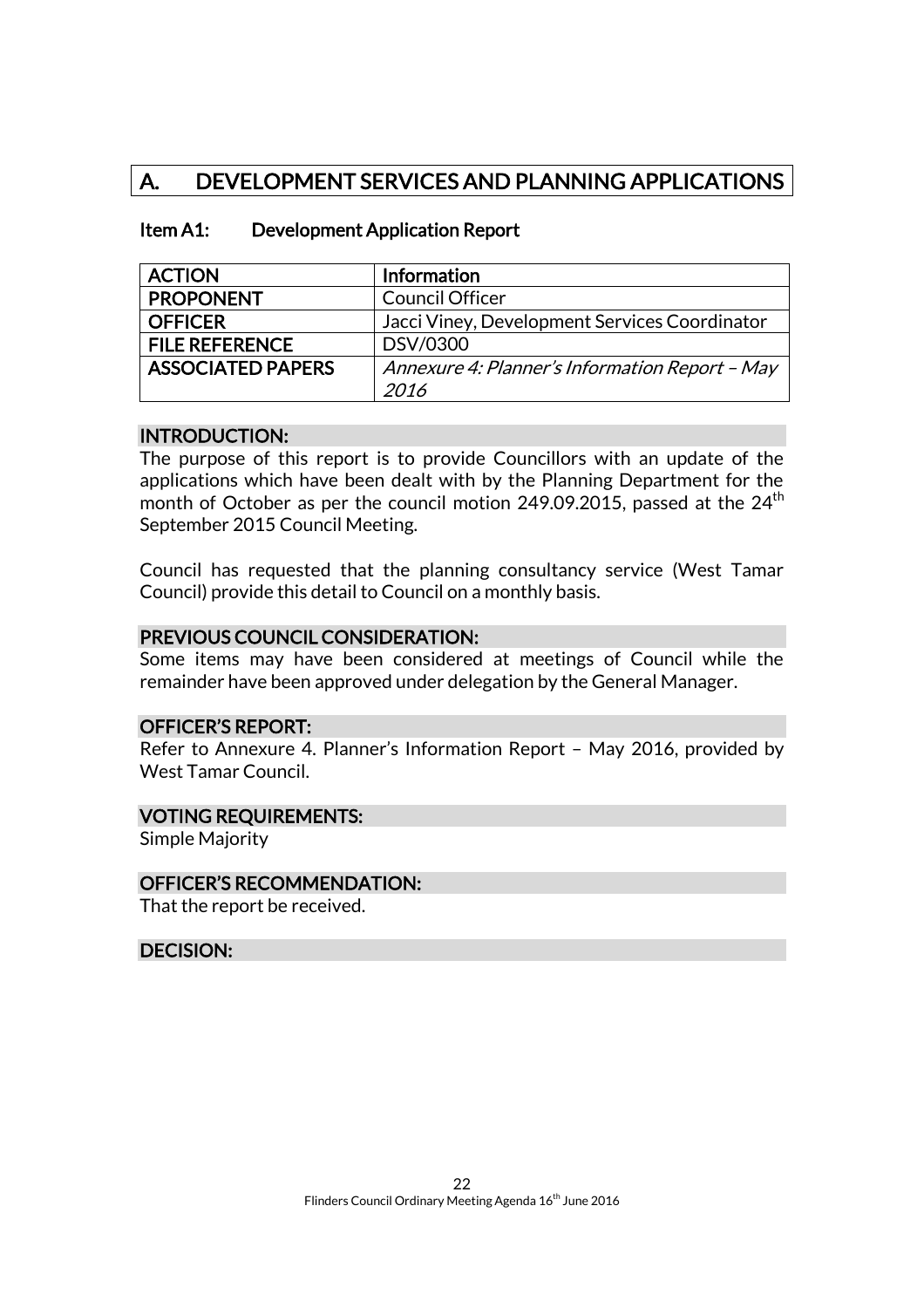### B. CORPORATE SERVICES

| Item B1: | Variation to the 2015/16 Budget Review |
|----------|----------------------------------------|
|----------|----------------------------------------|

| <b>ACTION</b>            | Information                                          |
|--------------------------|------------------------------------------------------|
| <b>PROPONENT</b>         | <b>Council Officer</b>                               |
| <b>OFFICER</b>           | Sophie Pitchford, Acting General Manager             |
| <b>FILE REFERENCE</b>    | FIN/0701                                             |
| <b>ASSOCIATED PAPERS</b> | Annexure 5: Capital Works Program Budget             |
|                          | Annexure 6: Quotations (For elected Members<br>only) |

### INTRODUCTION:

Three variations to the 2015/16 Capital Works Budget have been identified.

### PREVIOUS COUNCIL CONSIDERATION:

99.05.2016  $13^{th}$  May 2016

### OFFICER'S REPORT:

1. In line with the ten year Asset Management Plan, a number of problematic areas with drainage have been identified and will require kerb and channels. Second hand kerb and channel machines are extremely rare and Council has an opportunity to purchase one that has become available for \$10,000.

To fund the purchase of the machine, a budget re-allocation from the footpath budget will be required.

2. Council is currently not operating the airport in line with the Transport Security Program due to the gates/doors not locking. As a result, some of the gates have been chained in order to minimise any risk exposure. The airport security system is old and redundant and requires an urgent upgrade.

Along with a new security system, it is in the interest of Council to install closed circuit television (CCTV) in order to protect Council if and when an incident occurs.

A reallocation of funds from the Airport Business Plan budget would allow for the purchase of a new security system for \$11,810.70 and the installation of CCTV for \$3,608.

A new battery every four years at a cost of \$100.00 would be required as ongoing maintenance of the security system.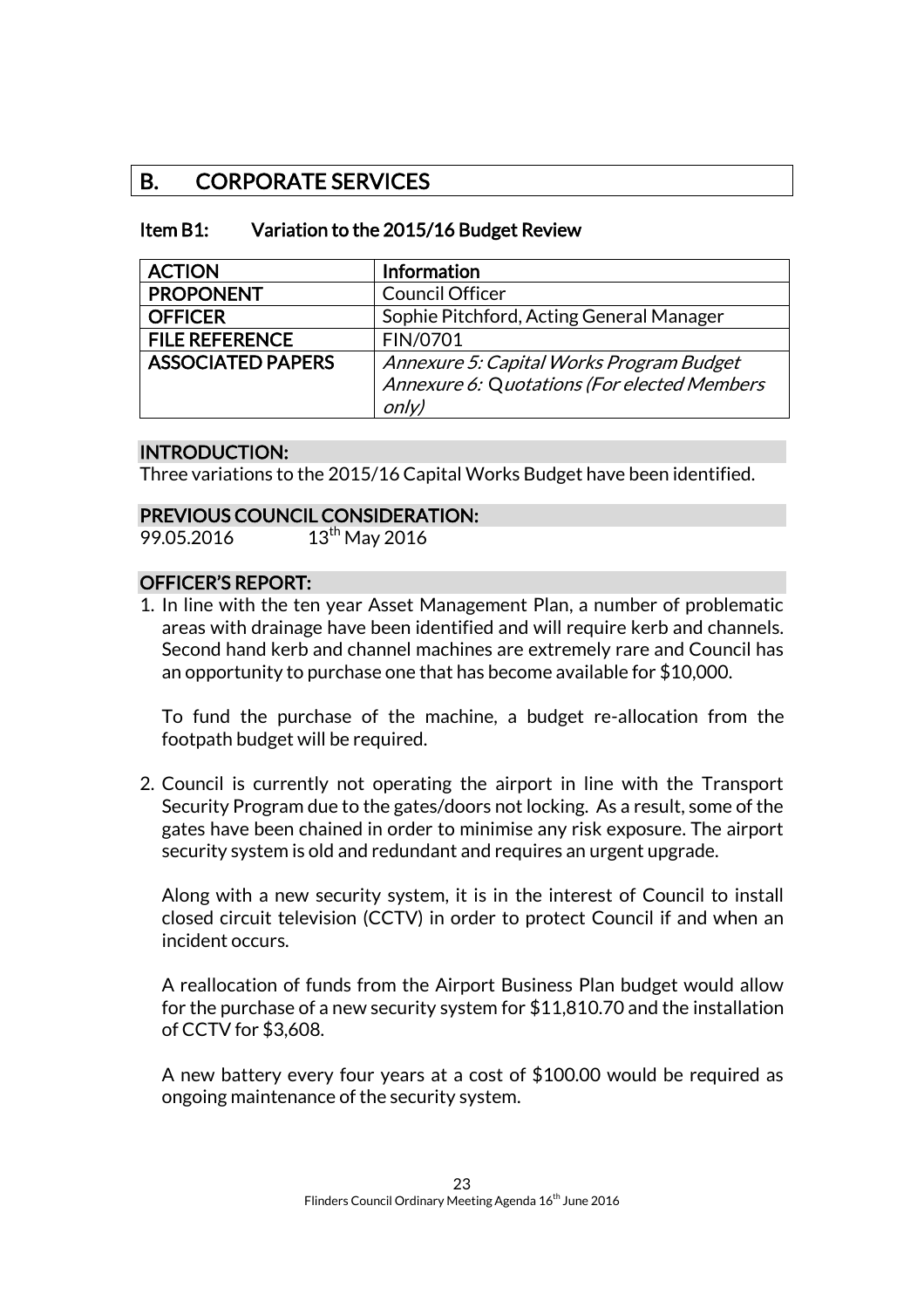3. The Flinders Island Harriers applied for a 2016 Community Grant for the purchase of two portable toilets for the annual running festival held in September. Instead of funding the Flinders Island Harriers grant application, at the 13th May Ordinary Council Meeting Council passed the following motion:

"99.05.2016 Moved: Cr D Williams Seconded: Deputy Mayor M Cobham

That Council purchase two additional portable toilets. These toilets are also to be made available on an as needs basis for significant community events.

### CARRIED UNANIMOUSLY (6-0)

For: Mayor Carol Cox, Deputy Mayor Marc Cobham, Cr Chris Rhodes, Cr Peter Rhodes, Cr David Williams and Cr Gerald Willis."

The quote provided as part of the Community Grant was for two portable toilets without trailers. If Council purchased toilets without trailers they would have to be transported in the back of a truck and Council would not allow community members to transport the toilets. Council would always be relied on to deliver them and staff resources are limited. Toilets with trailers would be able to be transported by community members.

The quote for two portable toilets on trailers is more than double the original quote at \$12,135 Exc. GST.

As Council already has one portable toilet, the purchase of one additional toilet would meet community needs rather than the purchase of two. A reallocation of funds from the Public Toilet Upgrade would allow for the purchase of one additional toilet at a cost of \$6067.50. In order to proceed with this recommendation Council would first have to rescind motion 99.05.2016.

### STATUTORY REQUIREMENT:

Local Government Act 1993 Environmental Management Pollutions Control Act 1993

### POLICY/STRATEGIC IMPLICATIONS:

- 5. Liveability Protect, improve and promote the safety, creativity, health and wellbeing of the Islands' communities.
	- 5.2 Support cultural activities that foster social engagement and emotional wellbeing and provide opportunities for creative expression.

#### BUDGET AND FINANCIAL IMPLICATIONS:

1. Budget reallocation of \$10,000 from the Footpath budget.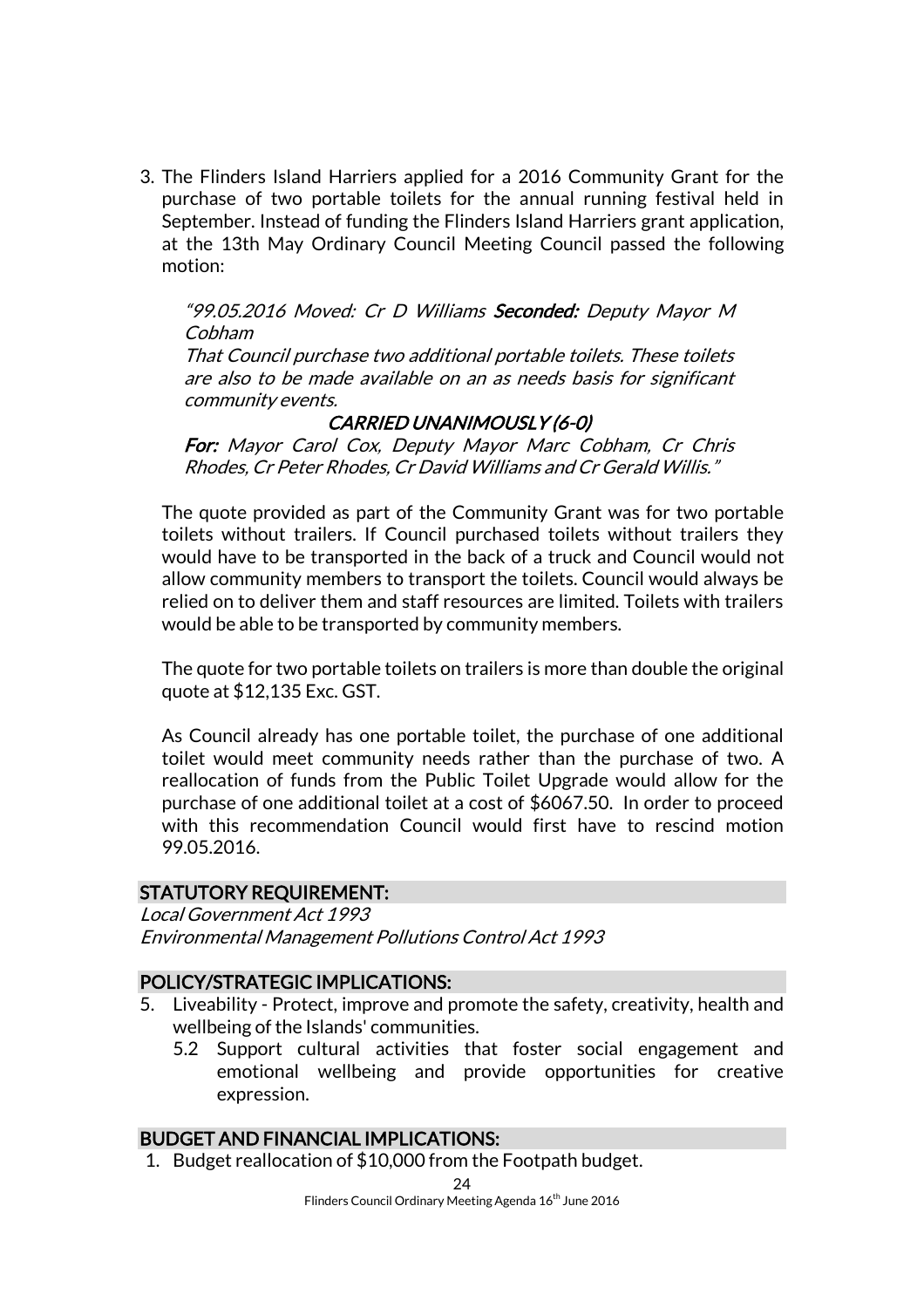- 2. Budget reallocation of \$15418.70 from the Airport Business Plan budget.
- 3. Budget reallocation of \$6067.50 from the Public Toilet Upgrade budget.

### RISK/LIABILITY:

To not rectify drainage issues will lead to ongoing problems and not address the ten year asset management plan.

By not providing a compliant security system at the airport, Council will be exposed to ongoing risk.

### VOTING REQUIREMENTS:

Absolute Majority

### OFFICER'S RECOMMENDATION:

That Council rescinds motion 99.05.2016 "That Council purchase two additional portable toilets. These toilets are also to be made available on an as needs basis for significant community events. "

And

That Council approves the following three budget variation requests to the 2015/16 Capital Works Program Budget:

- 1. Reallocation of \$10,000 from the Footpath budget to purchase a kerb and channel machine,
- 2. Reallocation of \$15,418.70 from the Airport Business Plan budget to purchase new airport security.
- 3. Reallocation of \$6067.50 from the Public Toilet Upgrade budget to purchase an additional portable toilet with a trailer.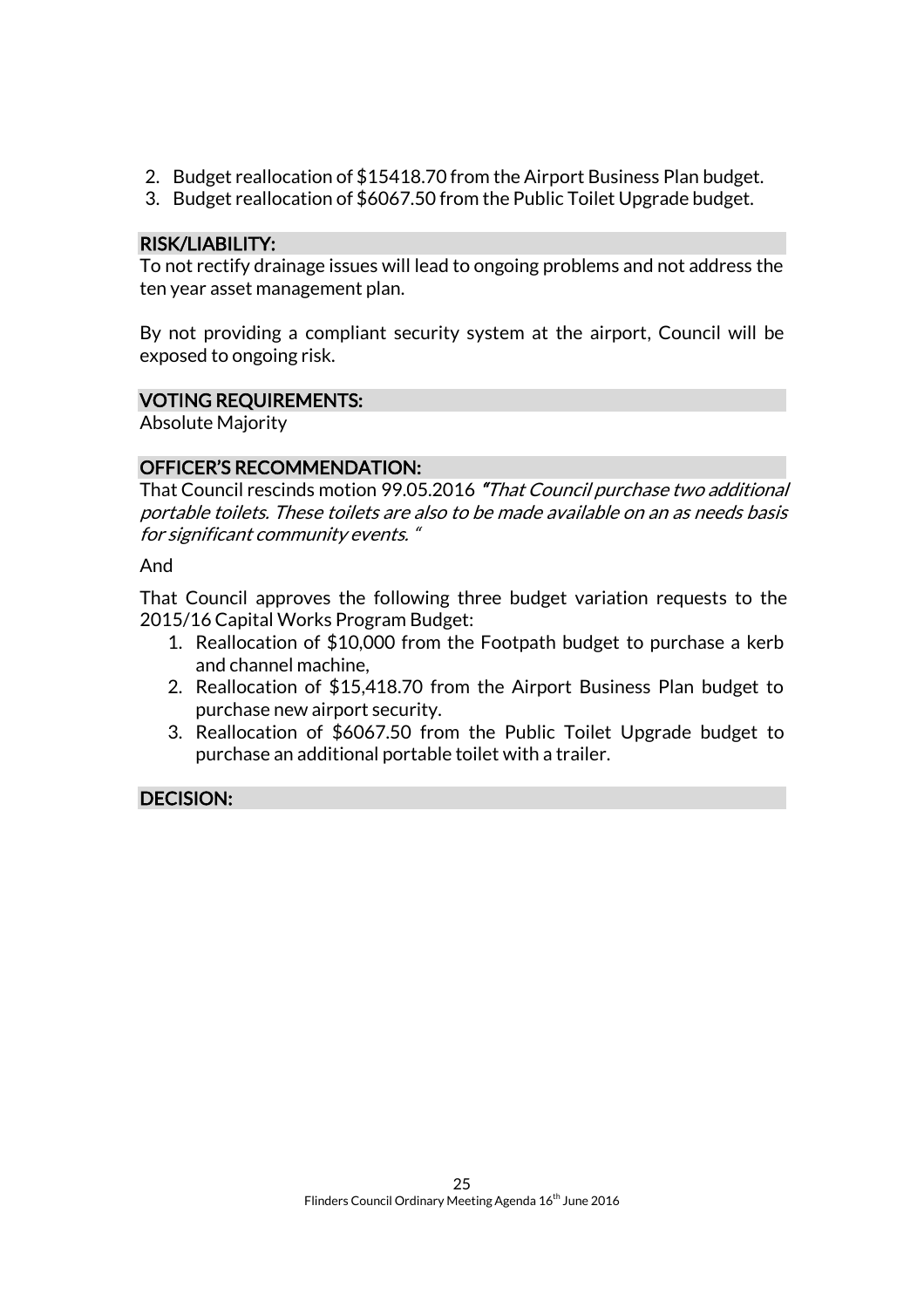### C. GOVERNANCE

### Item C1: Code of Conduct for Elected Members

| <b>ACTION</b>            | <b>Decision</b>                              |
|--------------------------|----------------------------------------------|
| <b>PROPONENT</b>         | <b>Council Officer</b>                       |
| <b>OFFICER</b>           | Sophie Pitchford, Acting General Manager     |
| <b>FILE REFERENCE</b>    | COU/0603                                     |
| <b>ASSOCIATED PAPERS</b> | Annexure 7: Email received 31.05.16 from P   |
|                          | Hoysted                                      |
|                          | Annexure 8: Flinders Council Code of Conduct |
|                          | for Elected Members (version 2)              |
|                          | Annexure 9: Flinders Council Code of Conduct |
|                          | for Elected Members - Additional Information |

### INTRODUCTION:

The Local Government Amendment (Code of Conduct) Act 2015 commenced on 13 April 2016. Under this new legislation, Council is required to follow the new Local Government code of conduct framework for Tasmanian Councillors and to adopt the Model Code of Conduct as its code of conduct for elected members.

### PREVIOUS COUNCIL CONSIDERATION:

| 495.03.2013 | 28 <sup>th</sup> March 2013    |
|-------------|--------------------------------|
| 936.11.2014 | 13 <sup>th</sup> November 2014 |
| 101.05.2016 | $19th$ May 2016                |

### OFFICER'S REPORT:

The Local Government Amendment (Code of Conduct) Act 2015 incorporates a number of amendments to the *Local Government Act 1993* including a new Local Government code of conduct framework for Tasmanian Councillors, prescribed under Part 3, Division 3A. The Act is available to view via the Tasmanian legislation website a[t www.thelaw.tas.gov.au.](http://www.thelaw.tas.gov.au/)

Also effective from 13<sup>th</sup> April 2016 is the Local Government (Model Code of Conduct) Order 2016, made by Order of the Minister for Local Government.

Under the Act, Council must adopt the Model Code of Conduct as its code of conduct relating to the conduct of its Councillors by  $12<sup>th</sup>$  July 2016. A new Flinders Council Code of Conduct for Elected Members was considered and adopted at the 19<sup>th</sup> May 2016 Council Meeting. As requested by Phillip Hoysted, Director of Local Government, the adopted document was sent to him for approval.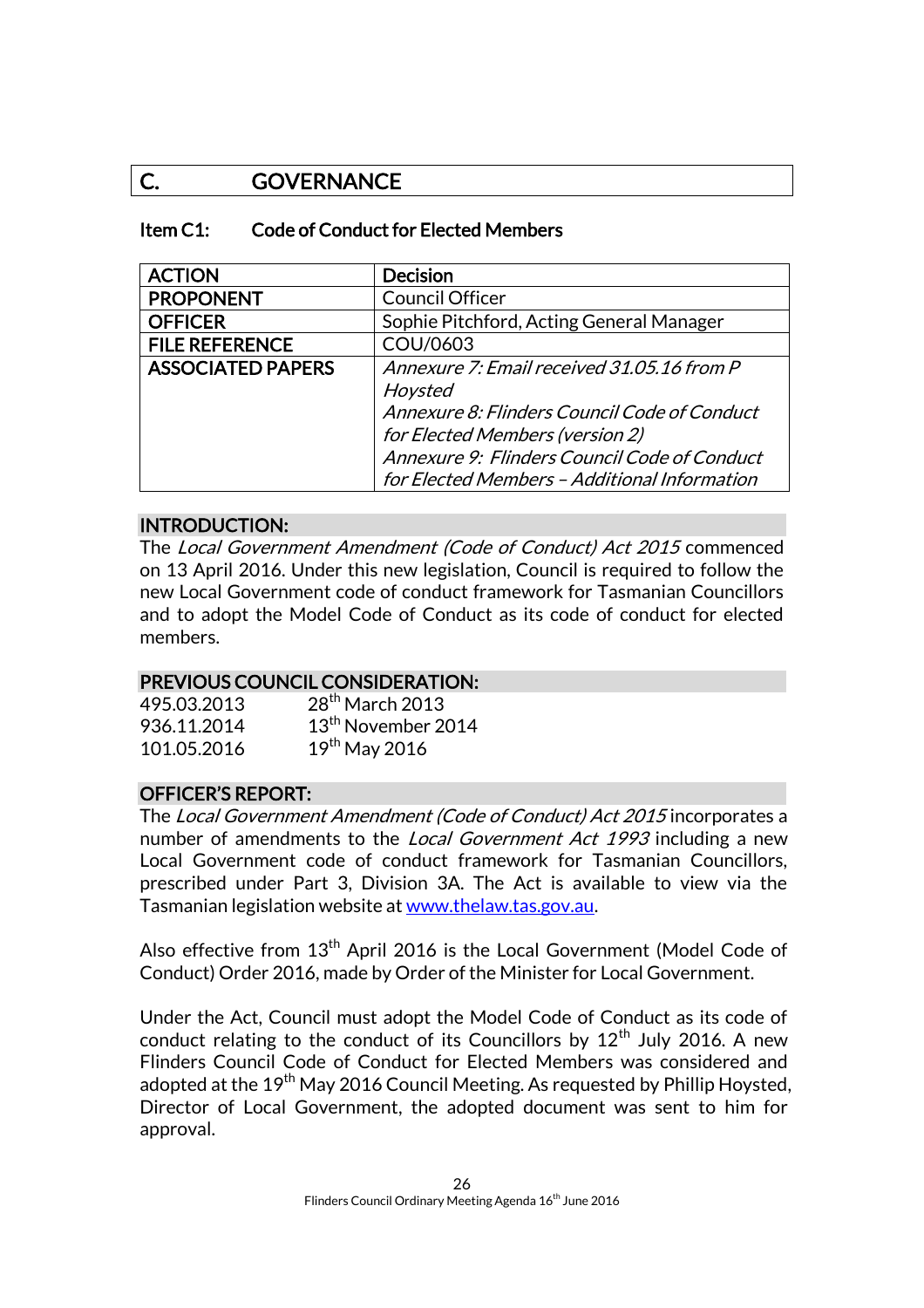An email (Annexure 7) was received from Phillip Hoysted, Director of Local Government on the  $31<sup>st</sup>$  May informing Council that the content of the Flinders Council Code of Conduct for Elected Members did not meet legislative requirements. Council is instructed to adopt the content of the Model Code of Conduct (Schedule 1 of the Local Government (Model Code of Conduct) Order 2016) as the Flinders Council Code of Conduct for Elected Members. The accompanying information provided by the Division can be used as a document attached to the Flinders Council Code of Conduct for Elected Members, to provide important information concerning the code of conduct framework and process.

Following the advice received from the Director of Local Government, the second version of the Flinders Council Code of Conduct for Elected Members (Annexure 8) is presented for Council's consideration. Additional information concerning the code of conduct framework and process will be available as a separate document (Annexure 9) to assist with the implementation of the code.

### STATUTORY REQUIREMENT:

Local Government Act 1993 Local Government Amendment (Code of Conduct) Act 2015

### POLICY/STRATEGIC IMPLICATIONS:

4. Strategic, Efficient and Effective Organisation - Responding to risks and opportunities.

4.3 Ensure Council meets its statutory obligations and manages corporate and community risk.

4.3.4 Code of Conduct reviewed as per S28 2 (c) of the *Local Government* Act 1993.

### BUDGET AND FINANCIAL IMPLICATIONS:

Nil

### RISK/LIABILITY:

Council is required to adopt the Code of Conduct by  $12<sup>th</sup>$  July 2016 to be compliant under the Act.

### VOTING REQUIREMENTS:

Simple Majority

### OFFICER'S RECOMMENDATION:

That Council adopts the Flinders Council Code of Conduct for Elected Members (version 2).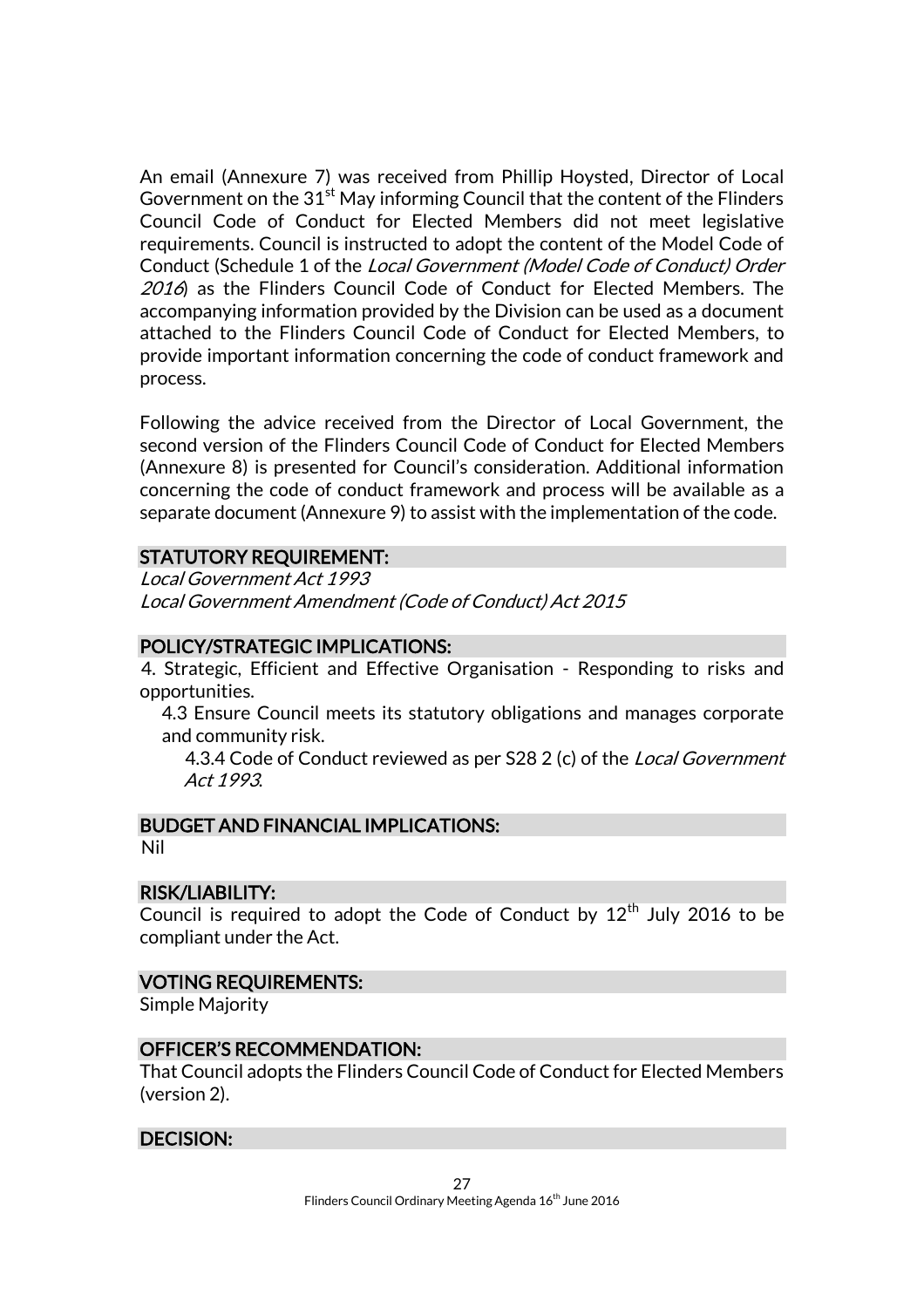### Item C2: Permit Authority Authorisation

| <b>ACTION</b>            | <b>Decision</b>                          |
|--------------------------|------------------------------------------|
| <b>PROPONENT</b>         | <b>Council Officer</b>                   |
| <b>OFFICER</b>           | Sophie Pitchford, Acting General Manager |
| <b>FILE REFERENCE</b>    | DSV/0300                                 |
| <b>ASSOCIATED PAPERS</b> | Nil                                      |

### INTRODUCTION

This report recommends that Council authorises West Tamar Council as a Permit Authority under the *Building Act 2000*, to allow for the agreement between Flinders Council and West Tamar Council to take effect.

#### PREVIOUS COUNCIL CONSIDERATION: Nil

#### OFFICER'S REPORT:

The *Building Act 2000* defines a Permit Authority as follows: "a person or body authorised for that purpose by the council of the municipal area in which the relevant building work, building, plumbing work or plumbing installation is located or, if the council has not made such an authorisation, the general manager of the council".

Since the *Building Act 2000* became legislation, Flinders Council has delivered the permit authority functions under a range of different service provider and staffing models. The Permit Authority function, if done to the level required by the legislation and regulatory bodies, requires expert staff and/or contractors. Council does not have the financial ability to employ such people on a permanent basis nor does the work load evident in this area on the Islands justify full-time staff coverage. Outsourcing such functions is a cost effective and prudent approach to delivering a high standard of service while minimising risk to Council.

Outsourcing of the permit authority function aligns with objectives and actions within the current Annual Plan (see Policy/Strategic Implications below).

### STATUTORY REQUIREMENT:

Building Act 2000 Local Government Act 1993

### POLICY/STRATEGIC IMPLICATIONS:

1. Population Growth - Focusing on strategies, projects and policy initiatives that support the community, economic development, innovation and investment attraction.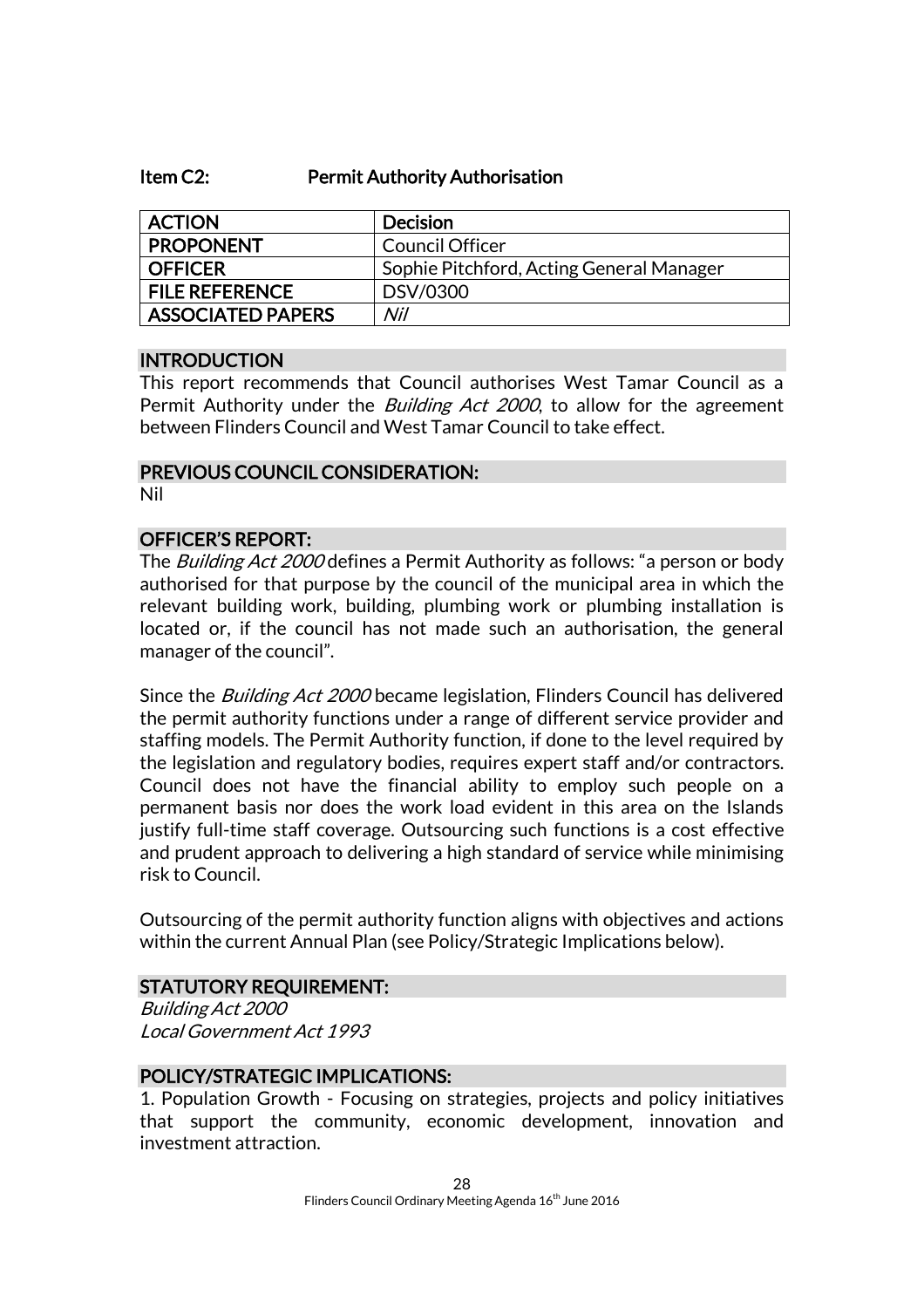1.4 Foster and support entrepreneurial activity.

1.4.1 Streamlined and customer focused development application and assessment processes, including pre-lodgement information and advisory services.

1.4.1.1 Improve access to accurate planning and building prelodgement advice for applicants.

1.4.1.2 Develop pre-lodgement information packs for building and planning.

1.4.1.3 Undertake a review of current processes and procedures with the existing service provider to identify and prioritise improvements.

4. Strategic, Efficient and Effective Organisation - Responding to risks and opportunities.

4.3 Ensure Council meets its statutory obligations and manages corporate and community risk.

4.3.1 Development undertaken in accordance with relevant development standards and legislative requirements.

4.3.2 Regulatory building processes comply with Department of Justice requirements.

### BUDGET AND FINANCIAL IMPLICATIONS:

Potentially minimise operational costs and improve service standards.

### RISK/LIABILITY:

The proposal to outsource the permit authority function has been developed to mitigate known risks and deficiencies within the existing service delivery model. The risks of not proceeding with the project are as follows:

- Flinders Council has shown areas of substandard performance in the Department of Justice Audits of permit authority functions. Continued poor performance exposes Council to unacceptable risk.
- The Department of Justice intends to legislate for permit authorities to have minimum qualifications and standards. Flinders Council would likely not meet these standards and the cost of doing so would be unsustainable.
- If Flinders Council were not to meet the required standards of the Department of Justice then outsourcing of permit authority functions would be required.
- Unqualified advice to applicants continues to expose Flinders Council to unacceptable risk. The project has the potential to mitigate this.
- Flinders Council must deliver an underlying operational surplus in the near term. Outsourcing regulatory functions has the potential to minimise operational costs and improve service standards. Such an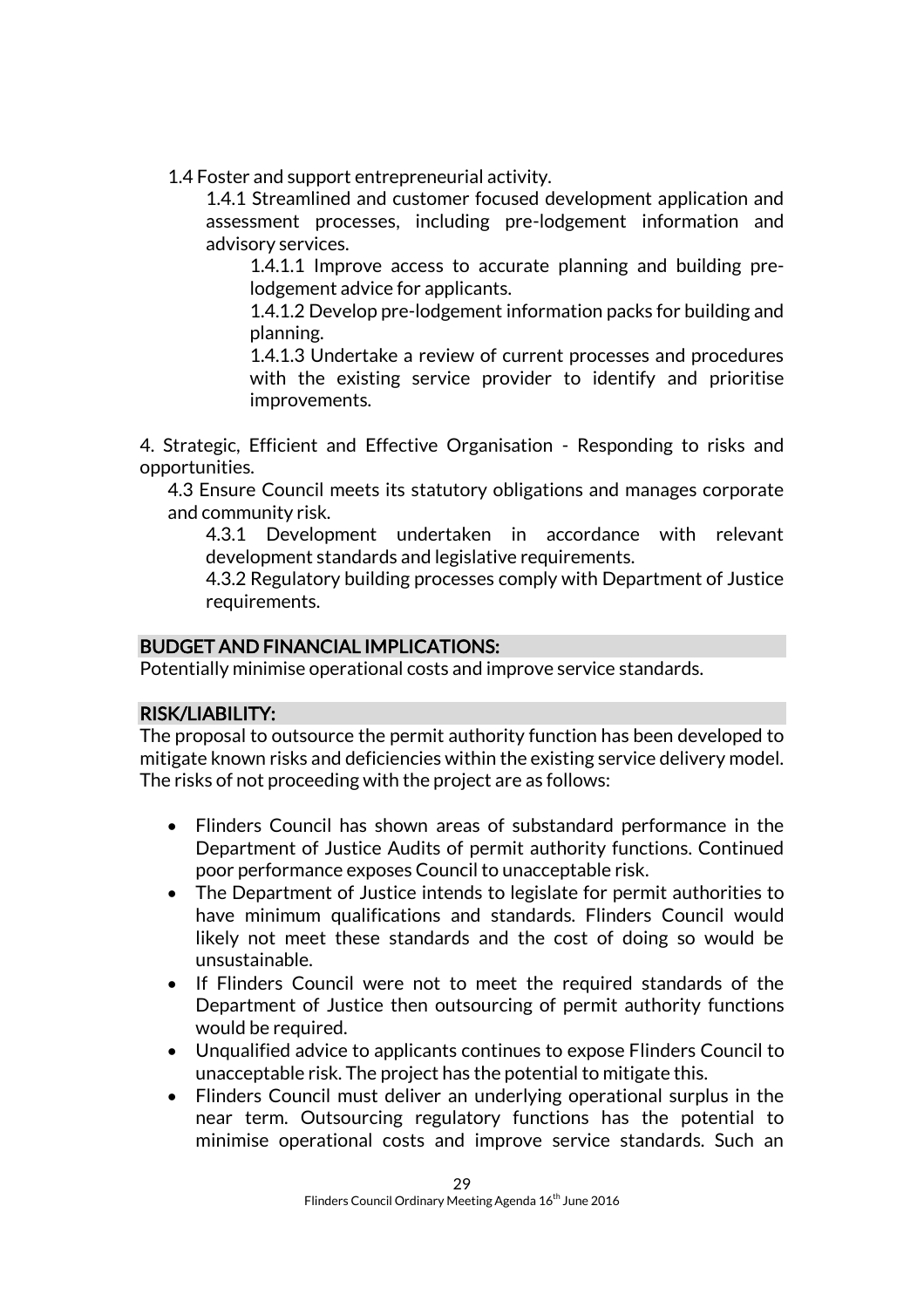approach supports the delivery of a positive operating position in the near term and the sustainability of the organisation as a whole.

 Resource sharing arrangements, such as that proposed with this project, are a key directive of the State Government's Local Government reform goals.

### VOTING REQUIREMENTS:

Simple Majority

### OFFICER'S RECOMMENDATION:

That Council authorises West Tamar Council to act as Flinders Council's Permit Authority for Building Permits.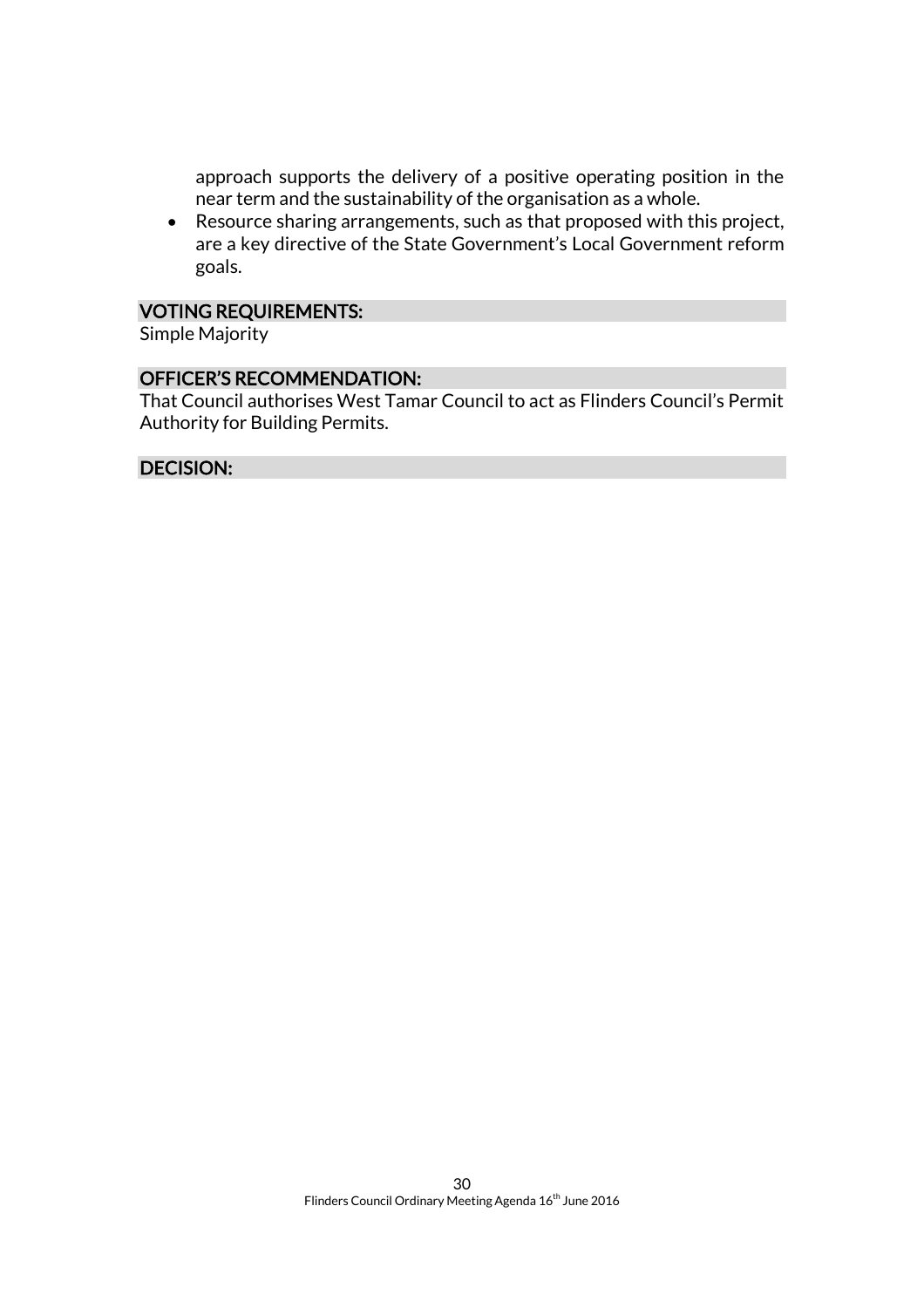#### Item C3: Councillor Resolution Report

| <b>ACTION</b>            | Information                                    |
|--------------------------|------------------------------------------------|
| <b>PROPONENT</b>         | <b>Council Officer</b>                         |
| <b>OFFICER</b>           | Sophie Pitchford, Acting General Manager       |
| <b>FILE REFERENCE</b>    | COU/0600                                       |
| <b>ASSOCIATED PAPERS</b> | Annexure 10: Councillor Resolution Report June |
|                          | 2016                                           |

#### INTRODUCTION:

This report identifies the actions taken and actual costs associated with implementing resolutions passed by elected members up to June 2016.

### PREVIOUS COUNCIL CONSIDERATION:

The report is presented on a monthly basis.

### OFFICER'S REPORT:

Please read Annexure 10 – Councillor Resolution Report June 2016.

### VOTING REQUIREMENTS:

Simple Majority

### OFFICER'S RECOMMENDATION:

That the Councillor Resolution Report June 2016 be noted.